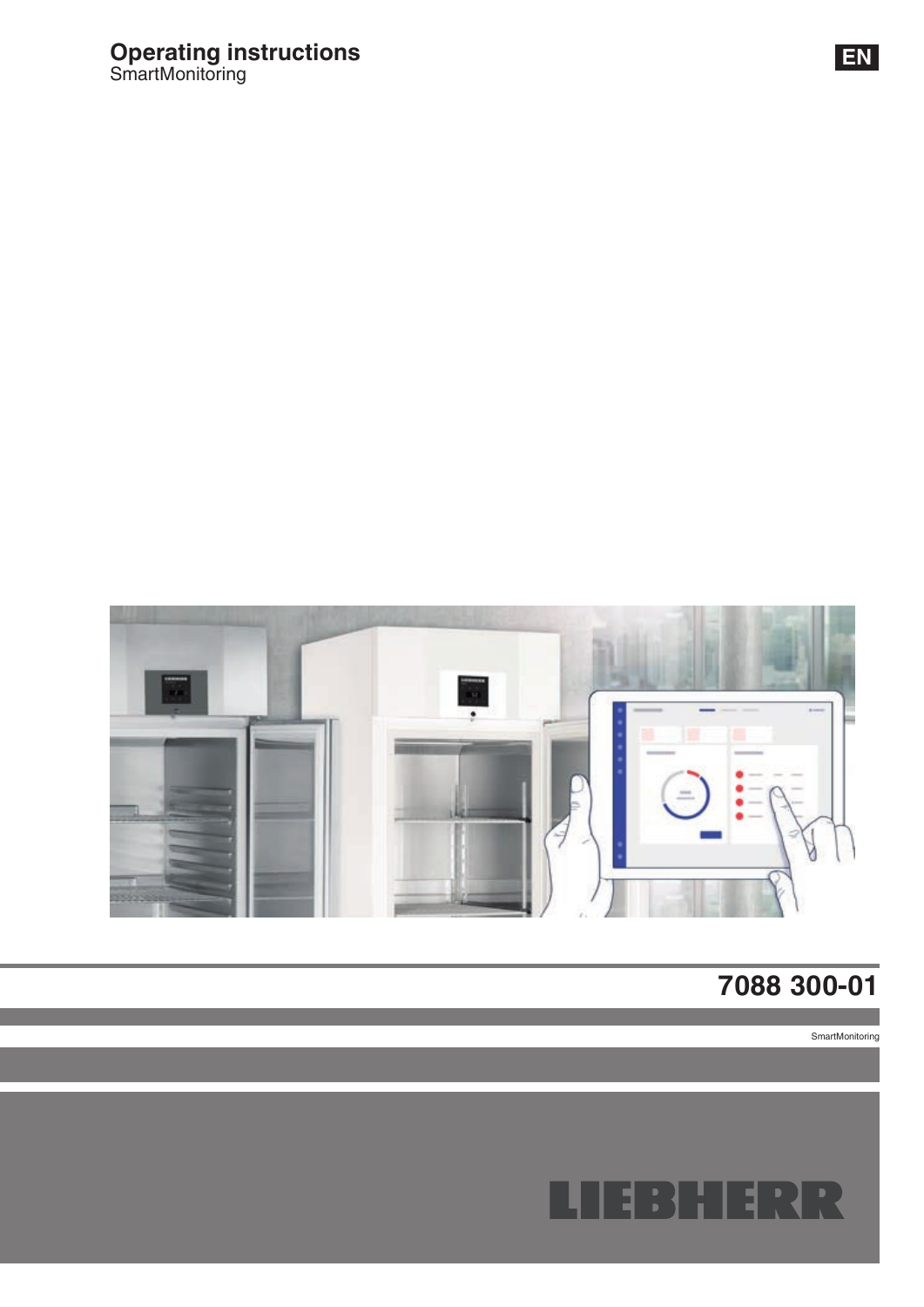#### **Contents**

| . 20 |
|------|
|      |
|      |
|      |
|      |
|      |
|      |
|      |
|      |
|      |
|      |
|      |
|      |
|      |
|      |
|      |
|      |
|      |
|      |
|      |
|      |
|      |
|      |
|      |
|      |
|      |
|      |
|      |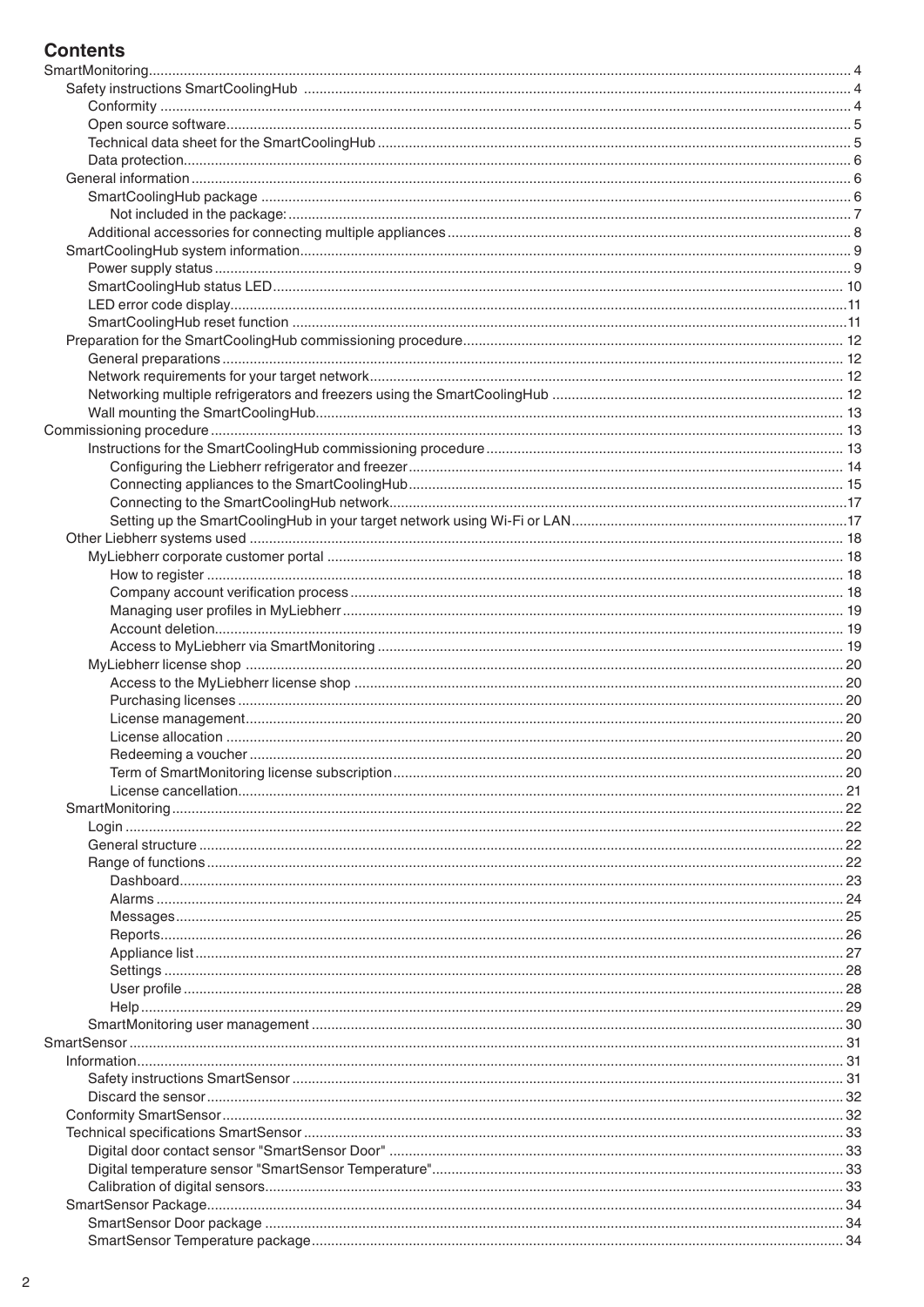## EN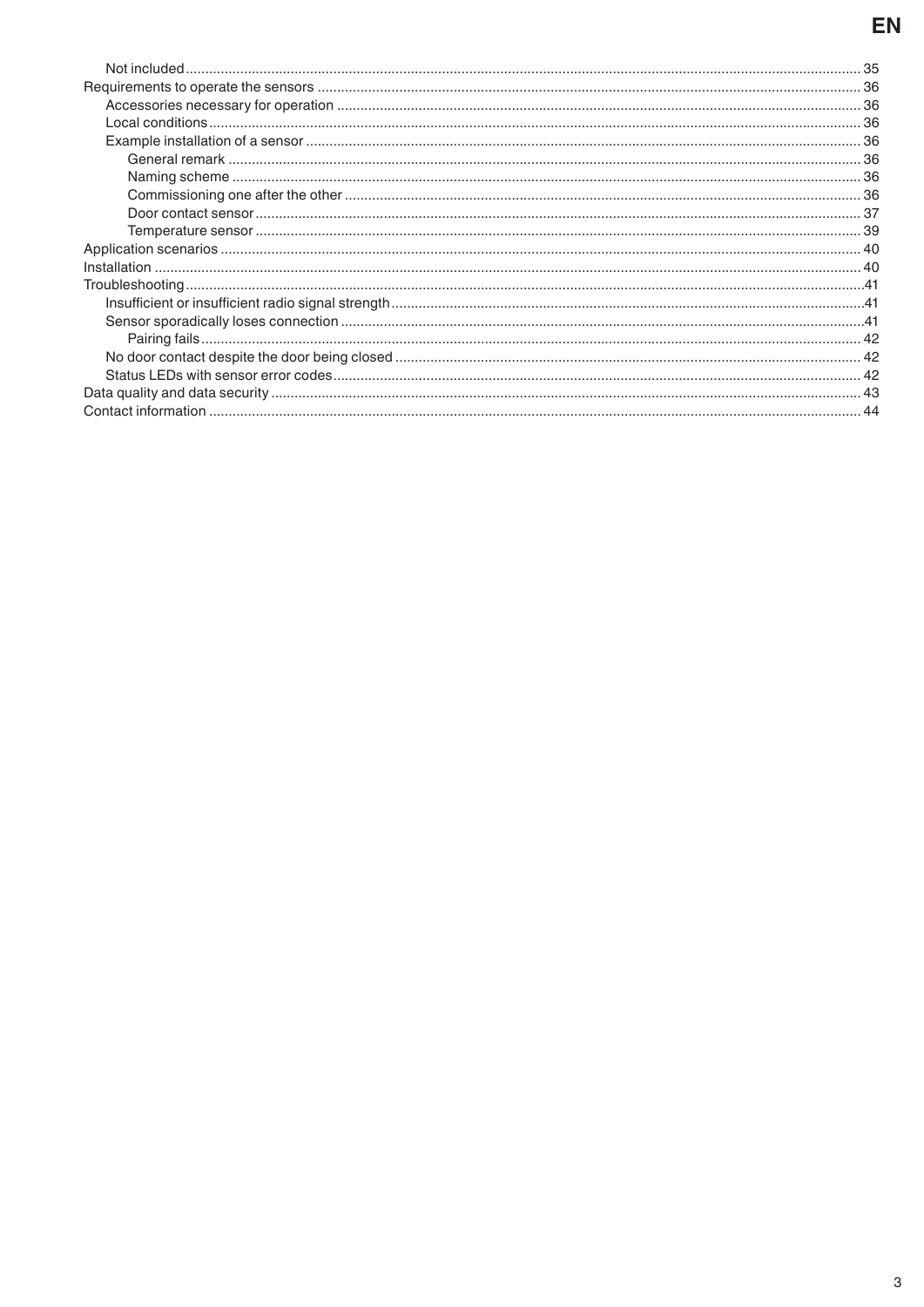# **SmartMonitoring**

# **Safety instructions SmartCoolingHub**

- Operate the SmartCoolingHub only with the power supply unit provided.
- Operate the SmartCoolingHub in enclosed areas only.
- Ensure that you have a suitable position for the SmartCoolingHub and a power supply for it.
- Position the SmartCoolingHub so that it does not come into contact with water.
- Position the SmartCoolingHub so that it is protected from mechanical influences.
- Please note that connected refrigerators and freezers are networked using cables. Ensure that you have suitable connections for networking multiple refrigerators and freezers in different rooms with a SmartCoolingHub and that the cables are protected from mechanical influences (for example by cover panels or cable ducting). If you do not have these facilities, we recommend that you install one SmartCoolingHub in each room.
- Do not use distributor strips and extension cables if possible.
- If the use of distributor strips and extension cables is unavoidable, do not connect multiple extension cables or distributor strips to each other.
- Do not open the SmartCoolingHub housing. The SmartCoolingHub does not contain any parts which require maintenance by the user. Opening it may result in an electric shock. If necessary, have the SmartCoolingHub checked by an electrician. Opening the SmartCoolingHub constitutes improper use.
- Do not use the SmartCoolingHub if it has suffered obvious signs of damage, for example to the housing, control elements or connection sockets. If you are in any doubt, have the SmartCoolingHub checked by an electrician.
- For safety and licensing reasons (CE), the SmartCoolingHub must not be modified and/or adjusted without permission.
- The SmartCoolingHub is not a toy. Do not allow children to play with it. Do not leave packaging material lying around. Plastic foils and bags, small accessories, etc. may become dangerous toys for children. There is a danger of them suffering asphyxiation, for example by swallowing small parts.
- Comply with the guidelines set out in the ModBus specification (www.modbus.org) for connecting refrigerators and freezers using cables.

#### **Disposing of the SmartCoolingHub**



The SmartCoolingHub contains valuable materials. Because of this, and also to prevent harming the environment by disposing of it incorrectly, end-of-life SmartCoolingHubs must be disposed of in a professional and appropriate way, in accordance with the current local regulations and laws. The symbol showing a wheelie bin with a cross through it indicates that the SmartCoolingHub cannot be disposed of using the non-recyclable or household bin system. It must therefore be disposed separately from unsorted household refuse, for example by taking it to local recycling centres or returning it to your retailer.

The SmartCoolingHub can be disposed of free of charge using class 5 collection containers "Small appliances and small IT and telecommunications devices".

#### **Conformity**

Liebherr-Hausgeräte Lienz GmbH hereby declares that wireless system type CM003-868 complies with Directive 2014/53/EU. The complete text of the EU declaration of conformity is available on the SmartMonitoring website. home.liebherr.com/smartmonitoring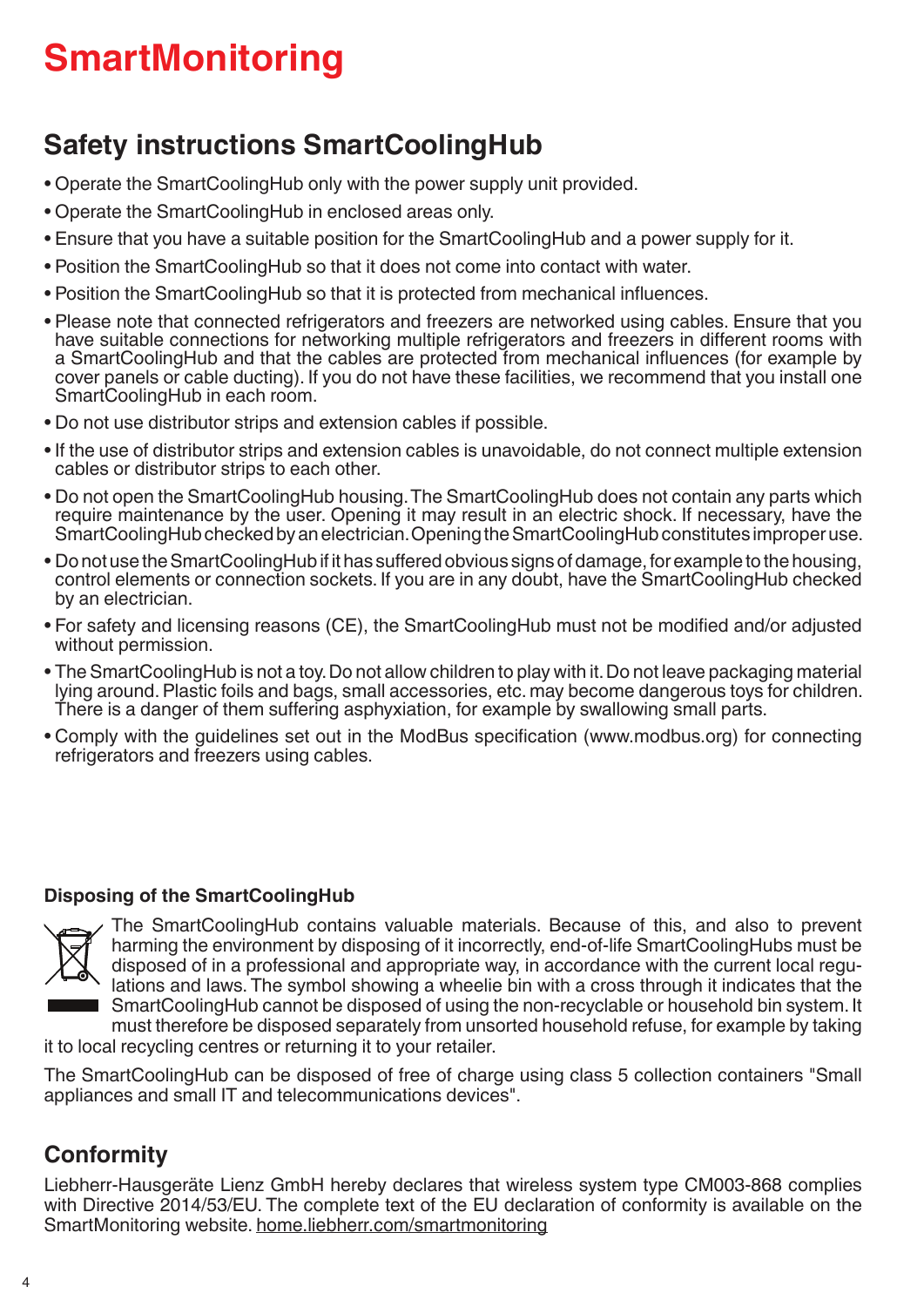The product contains third party software, including open source software. You are entitled to use this third party software as long as you comply with the relevant licensing terms, which are available at smartmonitoring.liebherr.com/licenses.

#### **Disclaimer**

The open source software included in this package is provided without any guarantee, including an implicit guarantee of its marketability or suitability for a specific purpose. The individual licenses may contain further details of the guarantee or liability restrictions.

#### **Note**

Linux® is a registered trademark of Linus Torvalds in the USA and other countries. This product contains software developed by the OpenSSL Project for use in the OpenSSL Toolkit (http://www.openssl.org/). This product contains cryptographic software from Eric Young (eay@cryptsoft.com) and software from Tim Hudson (tjh@cryptsoft.com).

#### **How to obtain the source code**

The software included in this product may contain software, which is protected by copyright and provided under license, on the basis of which we must provide the source code to this software (such as the General Public License (GPL) or Lesser GPL (LGPL)). You can receive the complete source code for this software protected by copyright for a period of three years after the last date of delivery of this product from us free of charge. This will be possible at the earliest after 1 February 2020. In this case, please contact us using the contact information provided and quoting the build number, which you can find using the "Open Source Licenses" link on the device's web interface. Detailed instructions for opening this page are provided in the appropriate section in the user manual. This offer applies to everybody who receives this information. Furthermore, the source code is available on the internet at smartmonitoring.liebherr.com/licenses.

## **Technical data sheet for the SmartCoolingHub**

| <b>Property</b>                                                                                     | <b>Value</b>                       |
|-----------------------------------------------------------------------------------------------------|------------------------------------|
| Wireless system type                                                                                | CM003-868                          |
| <b>Interfaces</b>                                                                                   | LAN, RS485, Wi-Fi, Sub-GHz         |
| Sub-GHz transmission frequency (wireless frequency) for Liebherr  <br><b>SmartSensor connection</b> | 865 - 870 MHz                      |
| Sub-GHz transmission power (wireless power) for Liebherr Smart-<br>Sensor connection                | $+14$ dBm                          |
| Wi-Fi transmission frequency                                                                        | 2.412 GHz - 2.472 GHz              |
| Wi-Fi transmission power                                                                            | 100 mW                             |
| <b>Current consumption</b>                                                                          | max. 0.7 A/h                       |
| Voltage supply                                                                                      | 12 V DC max, 2 A                   |
| Operating temperature range                                                                         | $0^{\circ}$ C to +43 $^{\circ}$ C  |
| Storage temperature range                                                                           | $-30^{\circ}$ C to $+60^{\circ}$ C |

The wireless range of the SmartCoolingHub can generally vary in buildings on the basis of the design of the building and temporary wireless interference from other wireless devices. Please ensure that there is adequate coverage for stable wireless reception (particularly if the SmartCoolingHub is connected by Wi-Fi).

#### **NOTE**

You can network a maximum of 20 refrigerators or freezers using the SmartCoolingHub.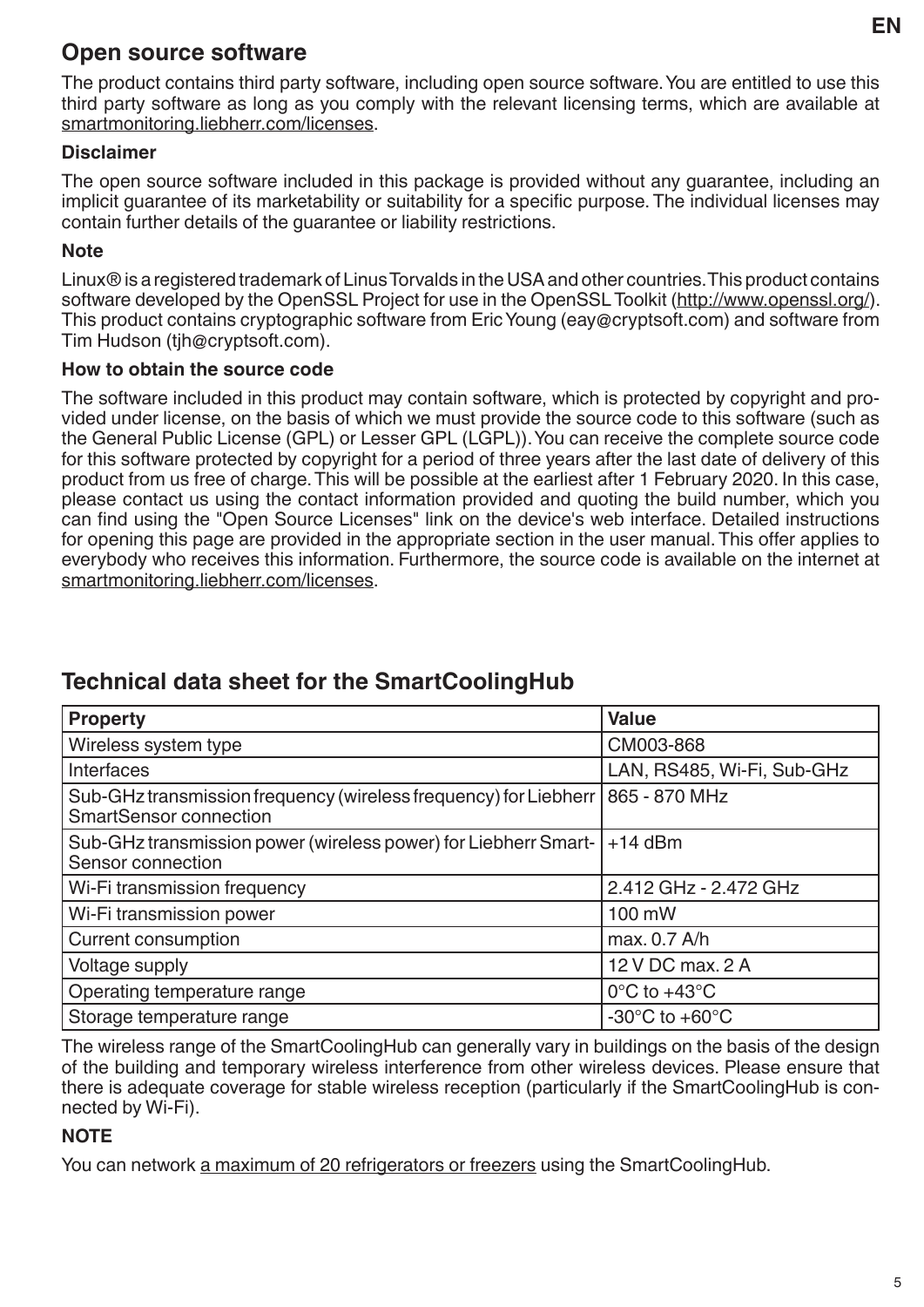## **Data protection**

Protecting your personal data is a high priority for us and is taken into consideration in all the processes of our platform. Personal data means all information which relates to an identified or identifiable natural person. It is therefore important to us to let you know which of your personal data we use and for what purpose and what rights you have relating to your personal data. Our privacy policy contains a detailed overview of how your personal data are processed by Liebherr-Hausgeräte Ochsenhausen GmbH..

# **General information**

SmartMonitoring is a browser-based application which provides you with personalised ways to control, manage and monitor professional refrigerators and freezers (Liebherr networked refrigerators or freezers are hereinafter referred to as the Liebherr appliance). The SmartMonitoring dashboard provides you a quick summary of the status of the appliances and also provides all the main information and data in real-time. In the event of an alarm, messages are sent to ensure greater safety and maintain the quality of the goods. Furthermore, SmartMonitoring reports can be prepared or cloud alarms can be set.

Optional additional functions enable SmartMonitoring to be expanded at any time to suit your specific, personal requirements – for even greater convenience in managing your appliances.

#### **SmartCoolingHub package**

The SmartCoolingHub is supplied with the following package:

| <b>Figure</b> | <b>Description</b>                                                                    | Part No. |
|---------------|---------------------------------------------------------------------------------------|----------|
| SSS           | <b>SmartCoolingHub</b>                                                                |          |
|               | Power supply unit with plug, European version (230 V)                                 |          |
|               | RS485 connectors (2x), for connecting a Liebherr appliance<br>to the SmartCoolingHub  | 6125219  |
|               | RS485 1.5 m connection cable (three-core, for connecting the Liebherr appliances)     |          |
|               | Brief manual to enable you to tackle the commissioning pro-<br>cedure quickly         |          |
|               | Activation code for SmartMonitoring license (12 months) for<br>one Liebherr appliance |          |

#### **NOTE**

The supplied accessories can be used to connect one Liebherr appliance to the SmartCoolingHub. Additional accessories to connect more Liebherr appliances are available on the SmartMonitoring website or from your Liebherr dealer.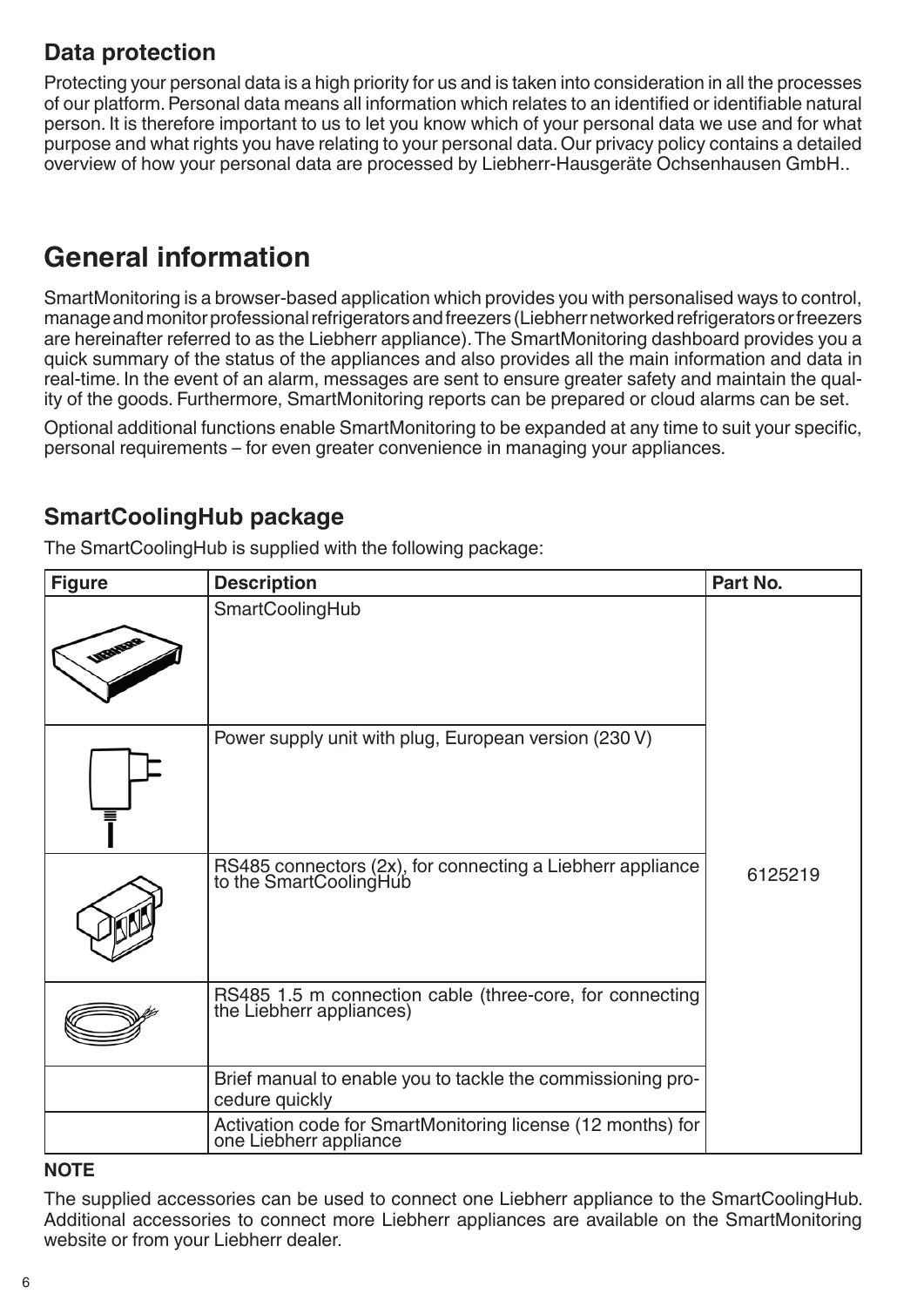# **Not included in the package:**

| <b>Figure</b> | <b>Description</b>               | <b>Details</b>                                                                                                                                                                                                                                                                      |
|---------------|----------------------------------|-------------------------------------------------------------------------------------------------------------------------------------------------------------------------------------------------------------------------------------------------------------------------------------|
|               | Flat-blade screwdriver           | You will require a 2.5 mm flat-blade screw-<br>driver to connect the RS485 connectors to<br>the cable.                                                                                                                                                                              |
|               |                                  | <b>NOTE</b>                                                                                                                                                                                                                                                                         |
|               |                                  | The RS485 interface on some appliances is<br>behind the front panel. You will require a Torx<br>screwdriver to open the panel to enable you to<br>connect these appliances. (Further informa-<br>tion is available in the operating instructions<br>for the appropriate appliance.) |
|               | <b>LAN</b> cable                 | If you wish to connect the SmartCoolingHub<br>to your network using a LAN cable, you will<br>also require a LAN cable (type RJ45 Cat. 5e<br>minimum).                                                                                                                               |
|               | Internet-capable device          | An internet-capable device (for example a<br>computer or tablet) is required to use Smart-<br>Monitoring.                                                                                                                                                                           |
|               |                                  | We recommend that you use a device with<br>a minimum resolution of 1024 x 768 pixels<br>to ensure a perfect display and full features.                                                                                                                                              |
|               | Liebherr refrigerator or freezer | You require a compatible Liebherr appliance<br>which has an RS485 interface or can be ret-<br>rofitted with an adapter (interface module).                                                                                                                                          |
|               |                                  | You can check the compatibility of your<br>Liebherr appliances at home.liebherr.com/<br>smartmonitoring                                                                                                                                                                             |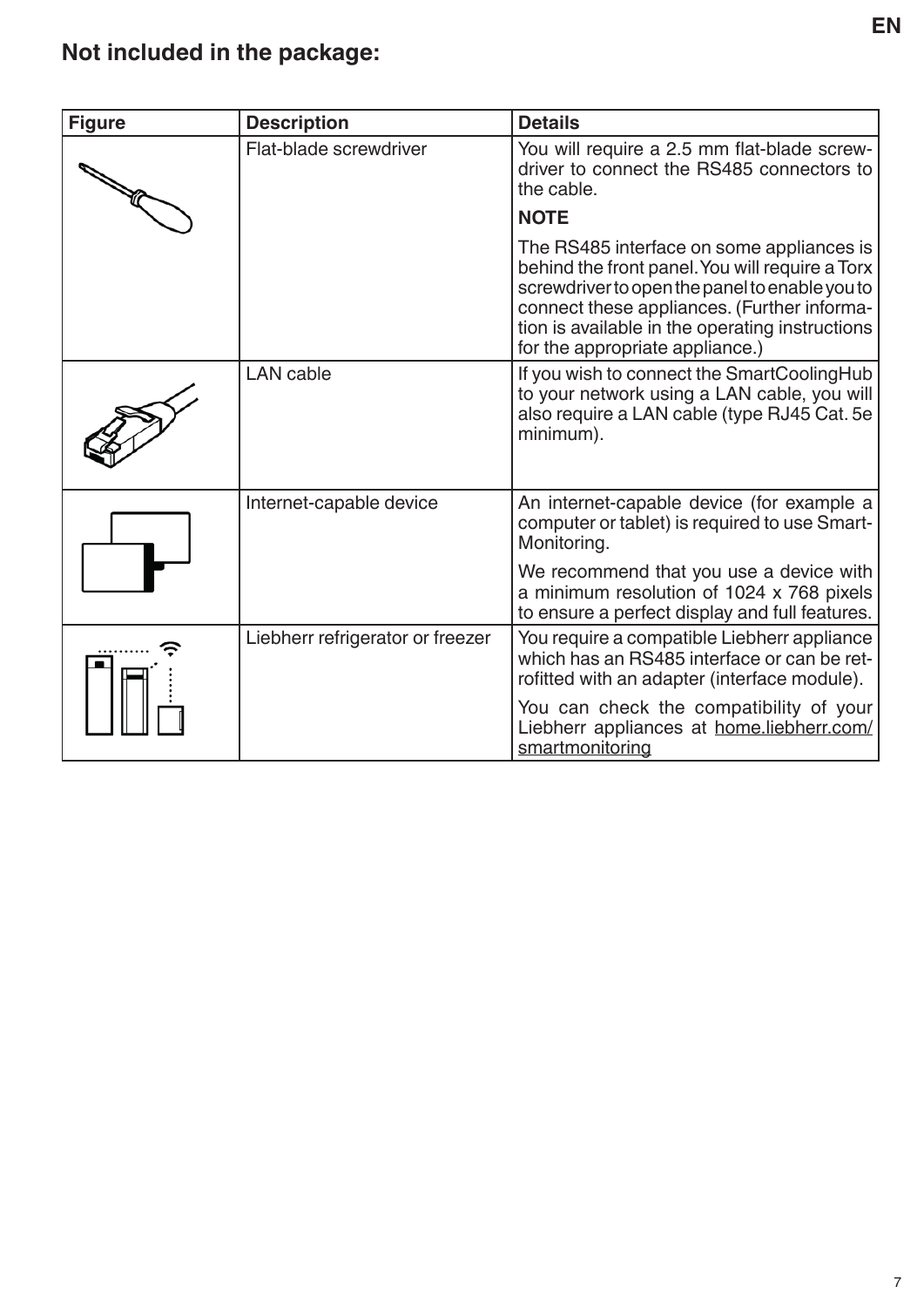## **Additional accessories for connecting multiple appliances**

You will require additional accessories for connecting multiple appliances to the SmartCoolingHub. You can obtain these from your dealer or direct from Liebherr.

| <b>Figure</b> | <b>Description</b>              | Quantity per<br>additional ap-<br>pliance | <b>Comment</b>                                                                                                                                                                                                         | Part No. |
|---------------|---------------------------------|-------------------------------------------|------------------------------------------------------------------------------------------------------------------------------------------------------------------------------------------------------------------------|----------|
|               | RS4855 m connec-<br>tion cable  | 1x                                        | For networking the Smart-   9414 927-00<br>CoolingHub and appli-<br>ance (length: 5 m).                                                                                                                                |          |
|               | RS485 connector                 | 1x                                        | For connecting the RS485   6021 661-00<br>connection cable to a<br>Liebherr appliance.                                                                                                                                 |          |
|               | RS485 interface 1x<br>converter |                                           | The interface converter   9086 860-00<br>can be used to connect<br>retrofitted Liebherr ap-<br>pliances to the Smart-<br>CoolingHub. Further in-<br>formation is available<br>at home.liebherr.com/<br>smartmonitoring |          |

Information about the commissioning procedure can be found in "Data quality and data security" on page 43.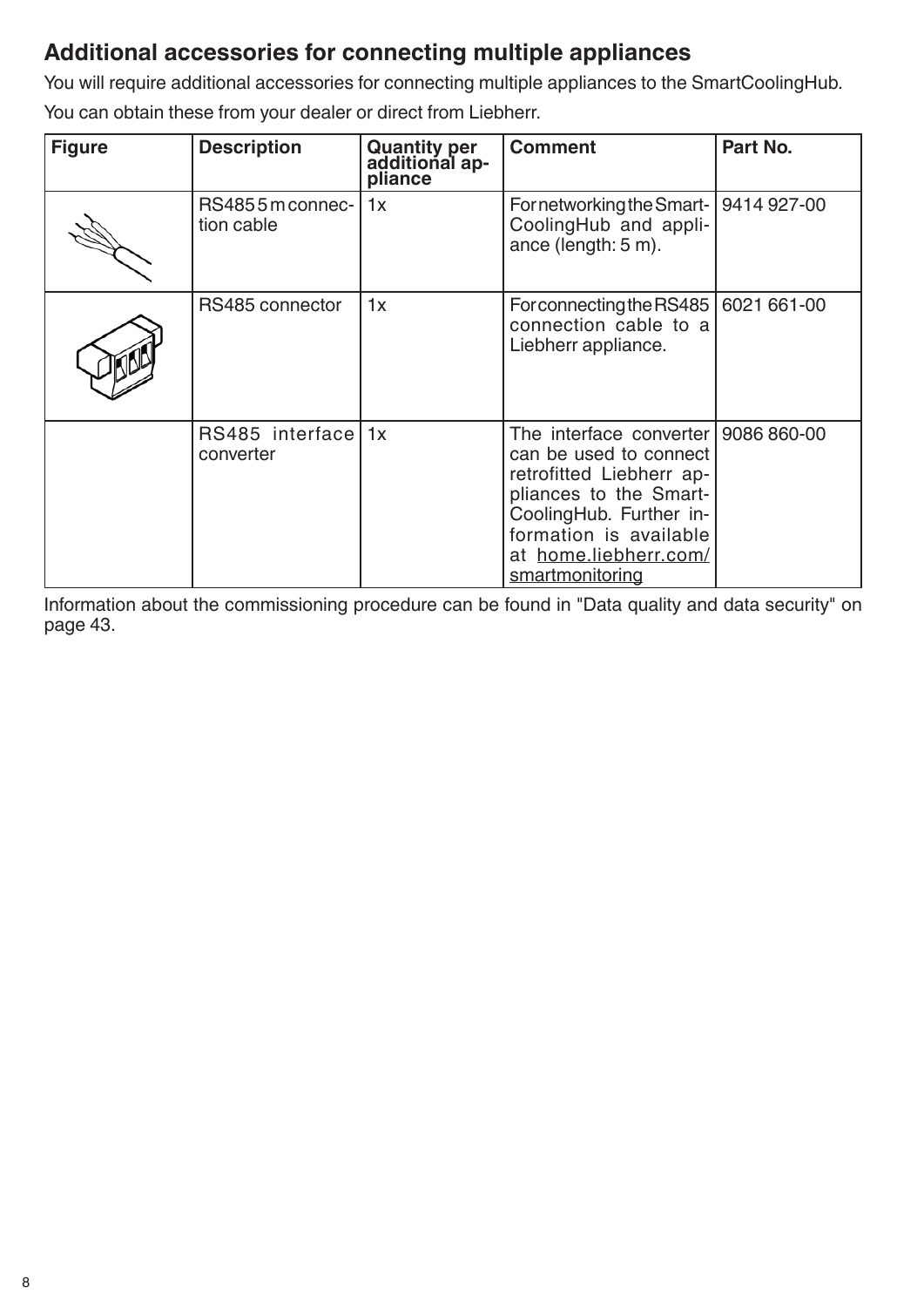# **SmartCoolingHub system information**

The rear of the SmartCoolingHub has various interfaces and connections. This section provides more information on these.



- 1. RS485 connection: for the cable-based connection of your Liebherr appliances
- 2. Power LED: power supply status
- 3. Net LED: network activity
- 4. Status LED: provides information about the status of the SmartCoolingHub; for further information see "SmartCoolingHub status LED" on page 10
- 5. USB port 1
- 6. USB port 2
- 7. Power supply
- 8. LAN network connection
- 9. Reset button: for further information, see "SmartCoolingHub reset function" on page 11

#### **Power supply status**

The power LED provides information about the power status of your SmartCoolingHub. As soon as you have connected the power supply unit (and powered it up), the power LED on the SmartCoolingHub will be lit in green, indicating that it is ready for use.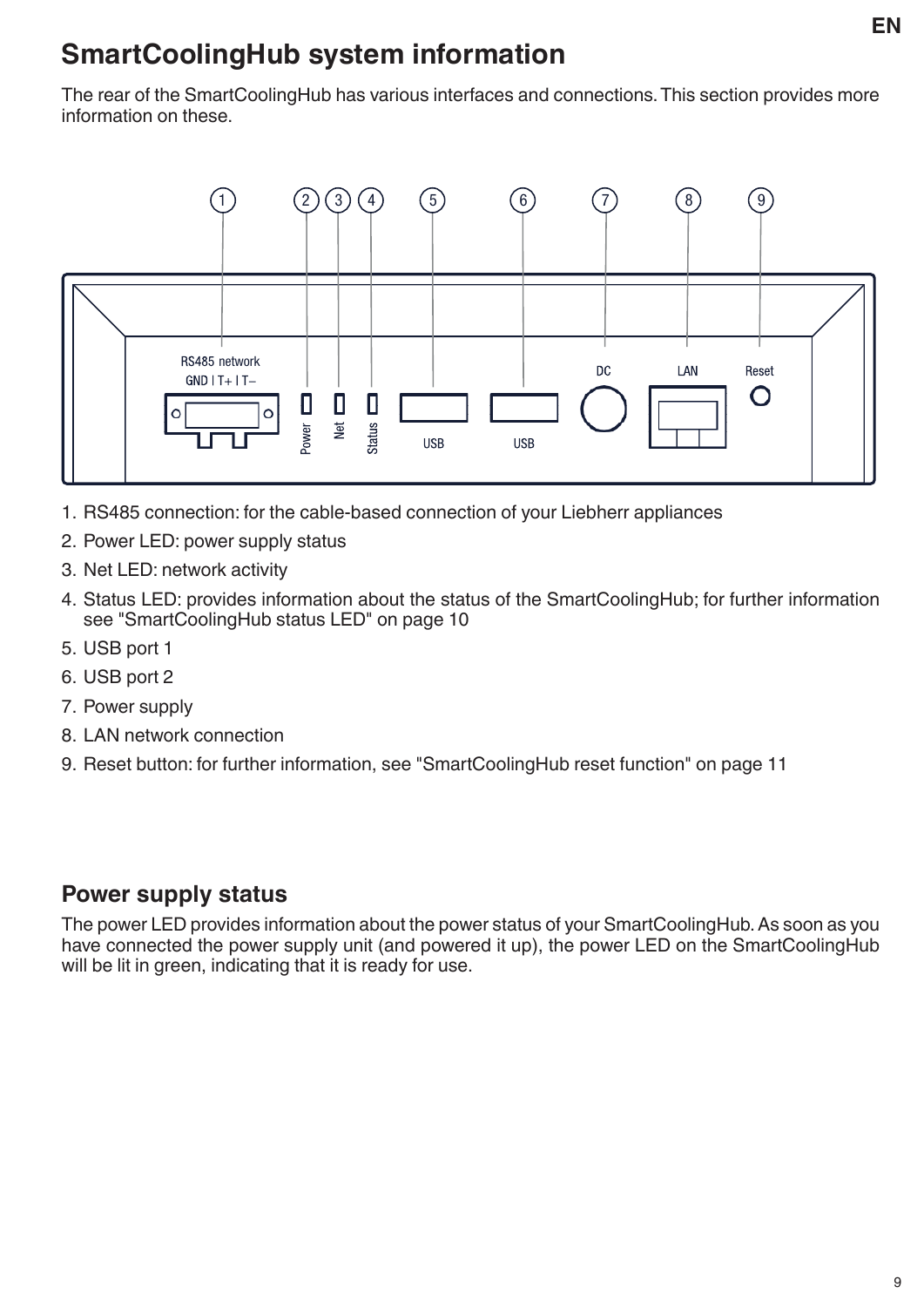## **SmartCoolingHub status LED**

This section shows the various states of the SmartCoolingHub status LED. They provide information about the current operating status of the SmartCoolingHub.

| <b>LED display</b>                             | <b>Status information</b>                                                               | <b>Details</b>                                                                                                                             |
|------------------------------------------------|-----------------------------------------------------------------------------------------|--------------------------------------------------------------------------------------------------------------------------------------------|
| Off                                            | SmartCoolingHub is switched off                                                         | SmartCoolingHub has no power<br>supply.                                                                                                    |
| Flashing green and red                         | SmartCoolingHub is powering up<br>(duration: around 30 seconds)                         | After the SmartCoolingHub has been<br>connected to the mains power supply<br>and is receiving power, it will flash<br>green and red.       |
| Flashing green rapidly                         | Ready for commissioning                                                                 | You can now see the SmartCooling-<br>Hub's network in your available Wi-Fi<br>networks on your internet-capable<br>device.                 |
| Flashes three times at inter-<br>vals in green | Establishing connection to the<br>internet                                              | After you have connected to your tar-<br>get network, the SmartCoolingHub<br>will connect to the internet.                                 |
| Flashing green slowly                          | SmartCoolingHub is being set up                                                         | SmartCoolingHub is being config-<br>ured.                                                                                                  |
| Steady green                                   | System is operating normally                                                            | As soon as the LED is steady green,<br>the SmartCoolingHub is in normal<br>operating mode.                                                 |
| Flashes once at intervals in<br>green          | Automatic connection in the event<br>of connection problems in normal<br>operating mode | SmartCoolingHub is experiencing<br>connection problems and is attempt-<br>ing to reconnect to the Liebherr cloud<br>service automatically. |
| Flashes twice at intervals in<br>green         | SmartCoolingHub is completing<br>a software update                                      | SmartCoolingHub is updating its<br>system.                                                                                                 |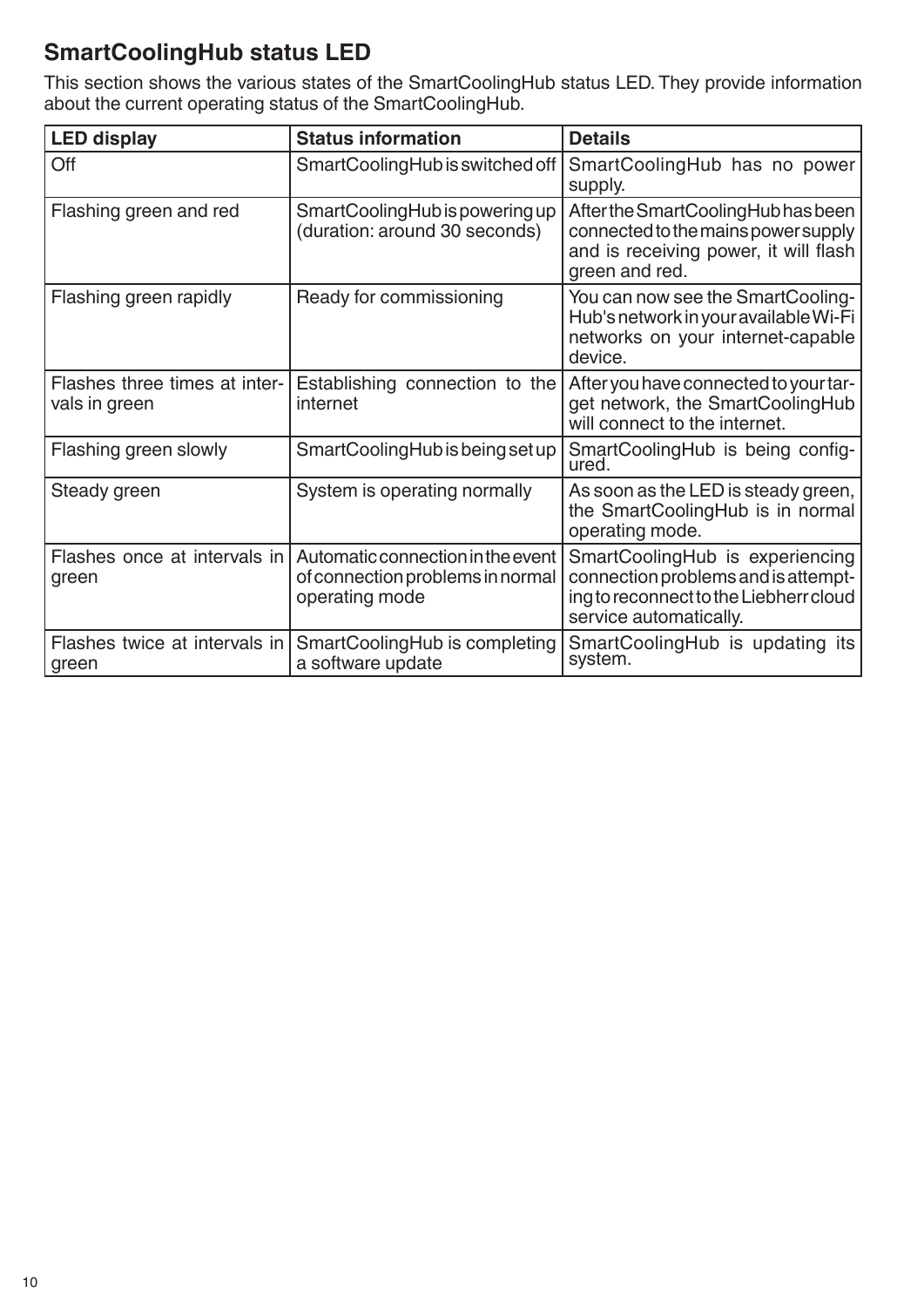#### **LED error code display**

The following lists the error codes indicated by the status LED. Refer to the following table for the recommended actions in the event of each error.

| <b>LED error code</b> | <b>Details</b>                                                                     | <b>Recommended action</b>                                                                                                                                                                                                                                        |
|-----------------------|------------------------------------------------------------------------------------|------------------------------------------------------------------------------------------------------------------------------------------------------------------------------------------------------------------------------------------------------------------|
| Steady red            | General system error                                                               | Wait until the SmartCoolingHub<br>performs a restart. This may take<br>several minutes. If the problem per-<br>sists, contact our customer service<br>department.                                                                                                |
| Flashing red rapidly  | Network error (no IP address re-<br>ceived or no internet connection<br>available) | Check your internet connection. If<br>necessary, reset the Wi-Fi for the<br>SmartCoolingHub and re-establish<br>a connection to the internet. Refer to<br>the information in the section entitled<br>"Setting up the SmartCoolingHub in<br>your target network". |

If problems continue to occur despite taking the appropriate action, please contact the Liebherr customer service, see "Contact information" on page 44.

## **SmartCoolingHub reset function**

The SmartCoolingHub has the following reset functions:

| Reset Wi-Fi settings       | restart. | Press the Reset button on the The Wi-Fi settings on the Smart-<br>SmartCoolingHub for 2-4 sec-<br>coolingHub will be reset. They can<br>onds. Two shortbeeps will sound.<br>The SmartCoolingHub will then   now be set up again in the commis-<br>sioning procedure. |
|----------------------------|----------|----------------------------------------------------------------------------------------------------------------------------------------------------------------------------------------------------------------------------------------------------------------------|
| Return to factory settings | ton.     | Hold the Reset button for 9-12 The SmartCoolingHub will be re-<br>seconds. A long beep will sound turned to its condition on delivery.<br>when you release the Reset but- The SmartCoolingHub will restart.                                                          |

In the event of an error, please contact the Liebherr customer service department, see "Contact information" on page 44.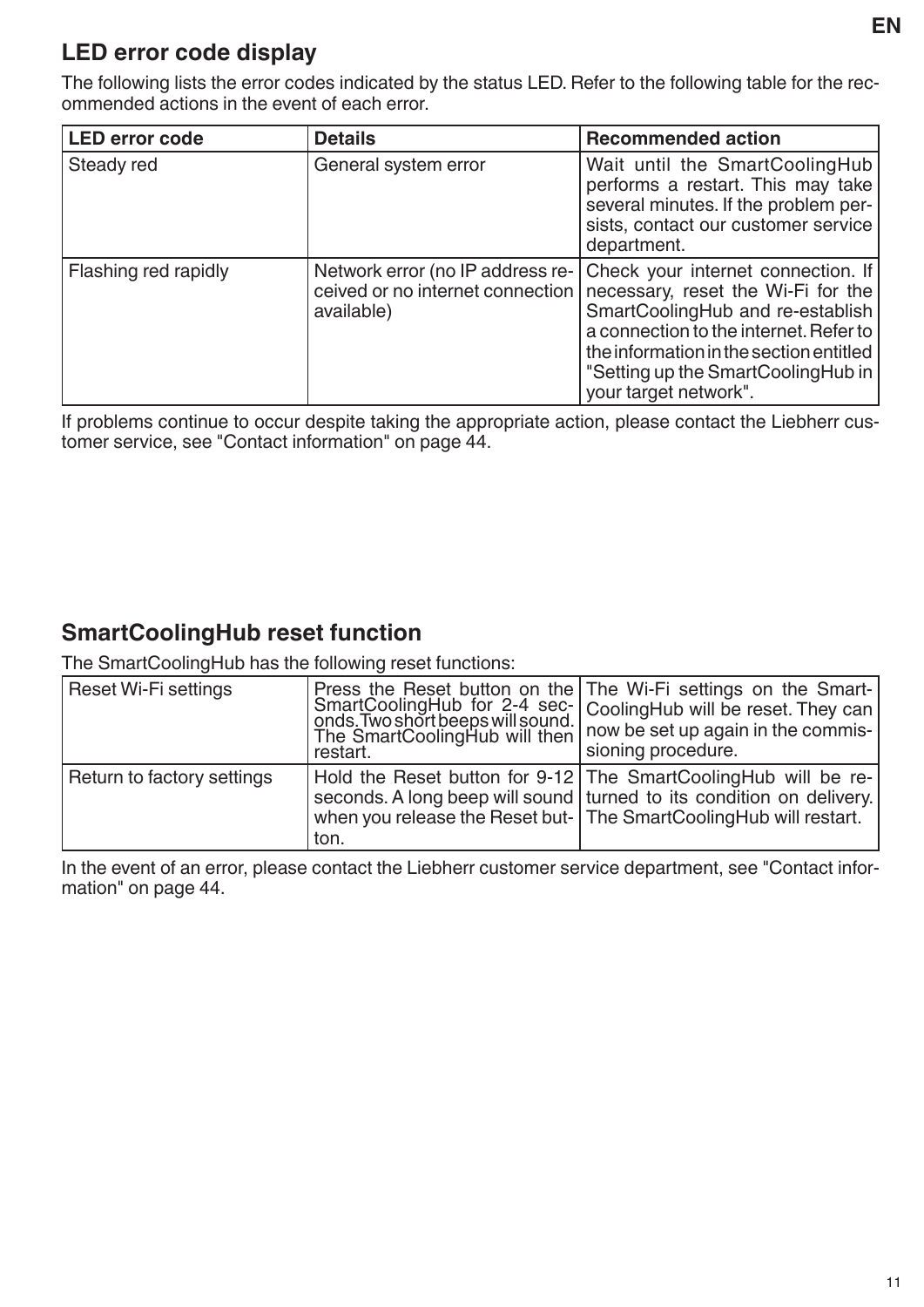# **Preparation for the SmartCoolingHub commissioning procedure**

Refer to the following information to ensure that the commissioning procedure can be carried out smoothly.

## **General preparations**

- There must be a power socket near the SmartCoolingHub.
- The following browsers are supported: Google Chrome, Mozilla Firefox, Microsoft Edge (V.43 or higher) and Apple Safari. Please ensure that the latest version of the browser is installed on your internet-capable device.
	-
- You will require a MyLiebherr company account to use SmartMonitoring. You can register for this before or during the commissioning procedure using the MyLiebherr customer portal. For further information, see "MyLiebherr corporate customer portal" on page 18.
- Recommendation: one SmartCoolingHub in each room

#### **Network requirements for your target network**

- An existing broadband internt connection with a wireless network (Wi-Fi 2.4 GHz) or cable-based network (100 Mbit Ethernet/LAN) is required for using SmartMonitoring.
- With a Wi-Fi connection: ensure that the SSID of your Wi-Fi target network is visible to set up the SmartCoolingHub. After this, the SSID can be reset to "Not visible".
- With a LAN connection: you will require a LAN/Ethernet network cable (type RJ45 Cat. 5m).
- Ensure that the following network ports are enabled within your network and at the switch point for the internet:
	- DNS: port 53/UDP
	- HTTPS: port 443 (OUT)/TCP
	- NTP: port 123 (OUT)/UDP
	- Secure MQTT: port 8883 (OUT)/TCP
	- Alternatively: (automatic) port enabling UPnP (universal plug and play)
- Ensure that static IP addresses are not used in the network (DHCP mode must be enabled).
- Ensure that if you are using a MAC filter (in your network), the MAC address of the SmartCoolingHub has been enabled in the filter. The MAC address of the SmartCoolingHub can be found on the type plate on the rear of the SmartCoolingHub.

#### **Networking multiple refrigerators and freezers using the SmartCoolingHub**

Before you can carry out the commissioning procedure, you will require additional accessories to network multiple appliances.

The appliances are then connected in series. Up to 20 appliances can be connected to one Smart-CoolingHub.

Make sure you order the required additional accessories listed in "Additional accessories for connecting multiple appliances" on page 8 before you attempt the commissioning procedure.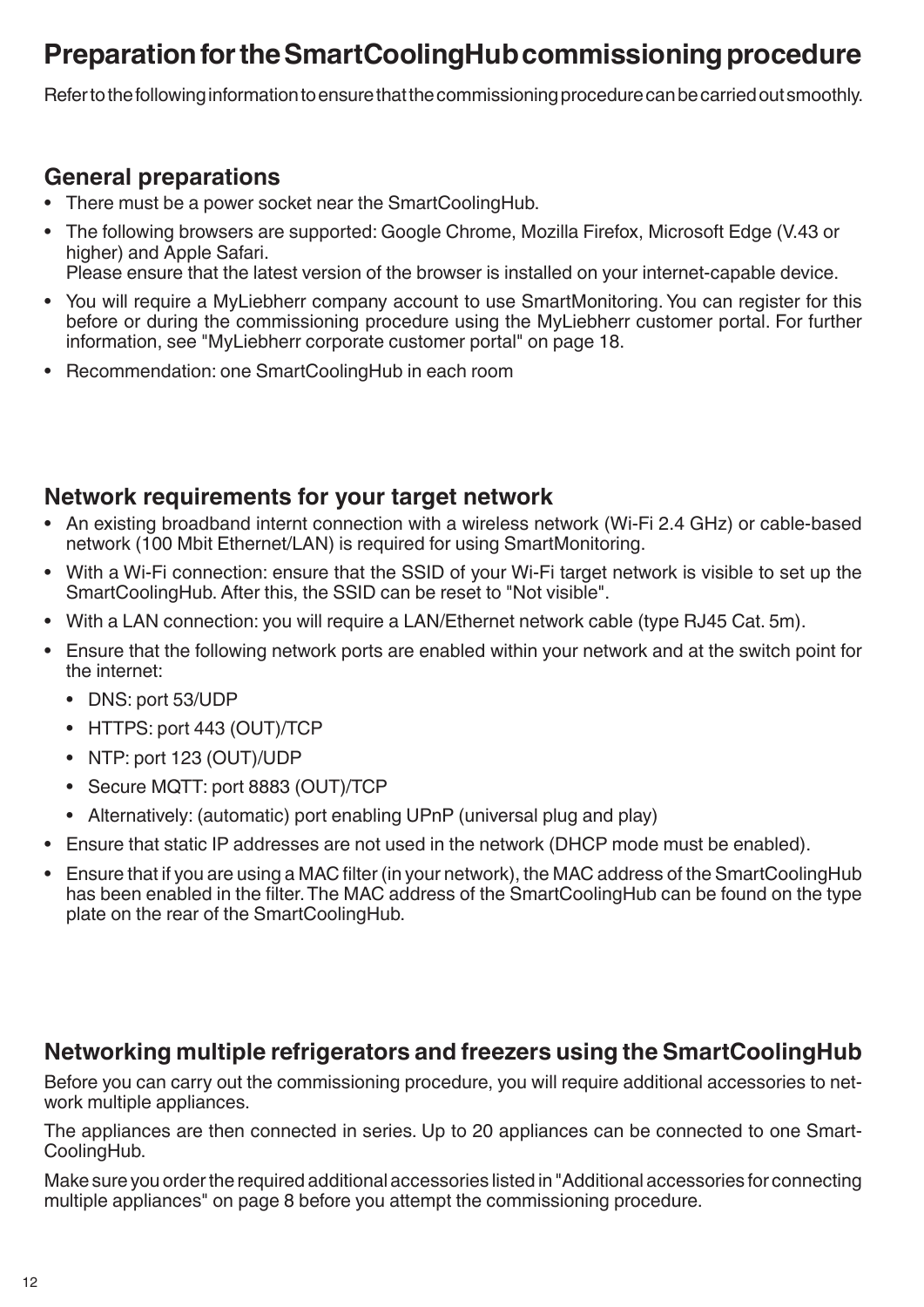## **Wall mounting the SmartCoolingHub**

The SmartCoolingHub can be mounted on the wall if necessary. The appropriate features are provided on the rear for this purpose.



# **Commissioning procedure**

The commissioning and setup procedure for your SmartCoolingHubs is carried out online at smartmonitoring.liebherr.com/setup using your internet-capable device.

#### **NOTE**

If necessary, contact the Liebherr customer service department if you require support with the setup procedure.

Follow these steps for the online commissioning procedure. Start with the online commissioning procedure for your SmartCoolingHub. This is the central interface between SmartMonitoring and the appliances. As it is a web-based application, the SmartCoolingHub must be connected to the internet.

#### **Instructions for the SmartCoolingHub commissioning procedure**

You have two options for the network connection for the online commissioning procedure for the Smart-CoolingHub. Refer to the preparations set out in "Commissioning preparations".

- 1. Connection by Wi-Fi: Requirements:
	- Supported standards: Wi-Fi 802.11 b/g/n (2.4 GHz), encryption WPA/WPA2
	- For setting up the SmartCoolingHub by Wi-Fi, you will require a Wi-Fi-capable device to complete the installation.
- 2. Connection by LAN cable:
	- The additional accessory you will require is a LAN/Ethernet network cable (type RJ45).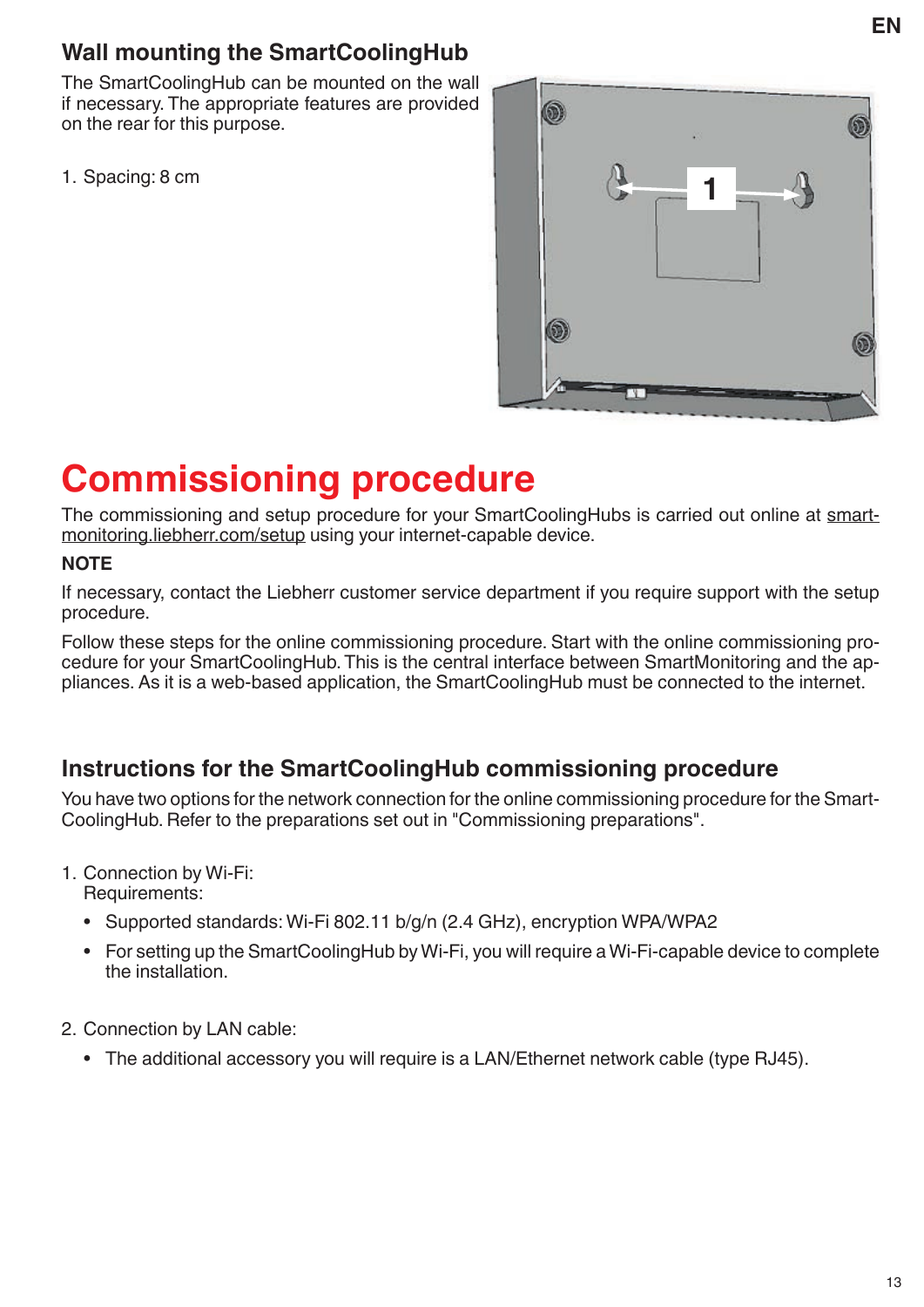## **Configuring the Liebherr refrigerator and freezer**

You require a unique identification number for each appliance to enable your Liebherr appliances to communicate with the SmartCoolingHub. The SmartCoolingHub uses the network address of the appliance for this purpose.

Please note the following points in this regard:

- The network address must be set on each appliance.
- The network address on your appliance must be in the address range between 1 and 20. This range is reserved for the use of SmartMonitoring.
- The network address must be unique as the appliances are uniquely identified by the SmartCoolingHub using this network address.
- Please ensure that none of the network addresses is set above the value of 20 as the SmartCoolingHub will only work in the address range shown above.
- Please ensure that no network address is allocated more than once (this relates to all the appliances connected to one SmartCoolingHub).

#### **NOTE**

- The use of the same network address on two appliances which are connected to the same SmartCoolingHub will result in malfunctions and can only be rectified by allocating unique network addresses.
- If the network address for an appliance is changed retrospectively, the relevant appliance must be reconfigured in the SmartMonitoring app.

Setting the network address on the appliance control panel depends on the appliance version:



How you set the network address on your Liebherr appliance is described in the operating instructions for the appliance concerned in the section "Changing the network address".

During the online commissioning procedure, you can also download the operating manual for your appliance if you do not have it to hand. Alternatively, you can download it from home.liebherr.com.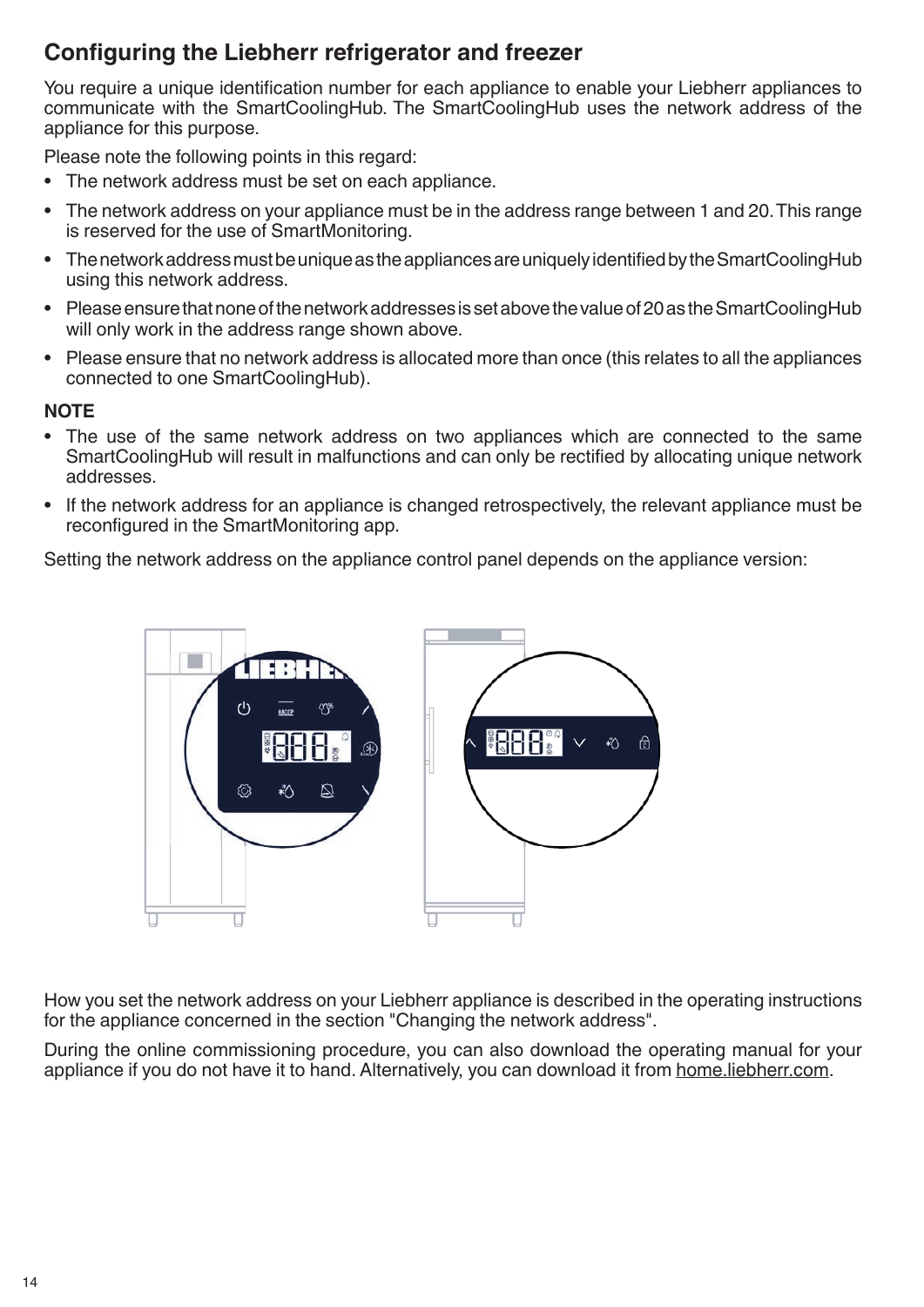## **Connecting appliances to the SmartCoolingHub**

To ensure that the SmartCoolingHub can communicate with the appliances using the network address set on the appliance, they must be physically interconnected. The cabling required for this purpose is described in the following.

#### a.) Connecting the SmartCoolingHub to one appliance

Your appliance must be connected to the SmartCoolingHub using the RS485 connector supplied in the package and the RS485 connection cable also provided (2).

The connection cable must be connected at both ends to the green connectors. In this respect, it is important to observe the polarity of the jacks on the appliance and SmartCoolingHub. The cable cores must be connected to the connectors so that the same cable cores are connected to the "+", "-" and "Ground" terminals to ensure that the polarity is correct (see graphic below).

After you have connected the cable to the connectors, one end of the cable must be connected to the jack on the SmartCoolingHub and the other end to the "Network" jack on the appliance. If a terminating resistor is used here, it must be removed first. Information about terminating resistors is provided in the operating instructions for the appliance. You can then connect the SmartCoolingHub to the mains power supply (1).

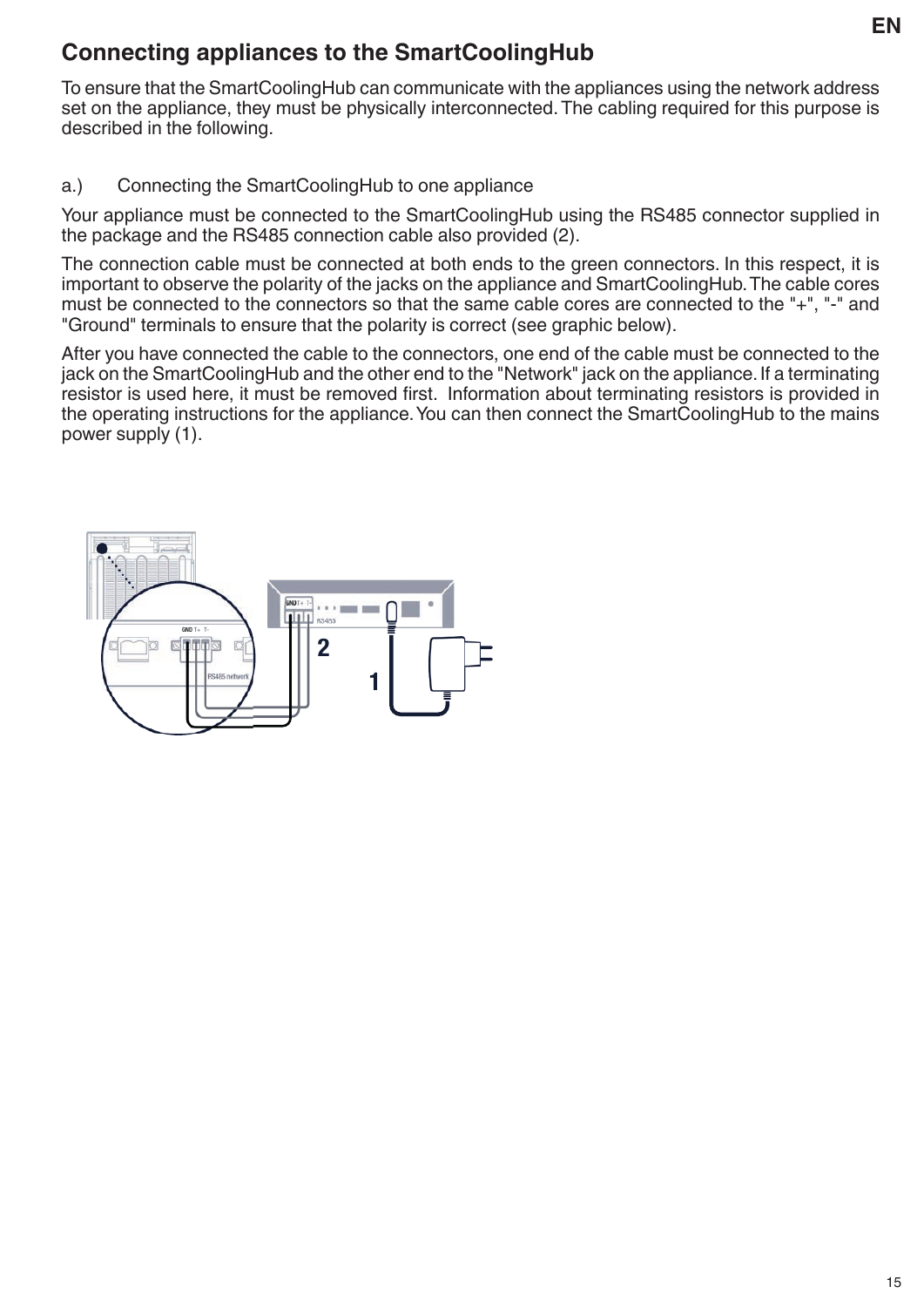#### b.) Connecting the SmartCoolingHub to multiple appliances

Adhere to the rules of line topology to ensure that the cabling is correct. This means that the appliances must be connected in series (see graphic below).

- For this purpose, connect the relevant cable ends to the RS485 connectors.
- Please note that when networking multiple appliances, two cable ends must be connected to one RS485 connector. (This does not apply to the appliances at the ends of the network.)

#### **NOTICE**

- Ensure that all terminating resistors are removed from the connected appliances.
- Refer to the information in the graphics below to avoid setting up the network incorrectly.
- Pay attention to the polarity of the connections. This may vary from appliance to appliance. Please check this in your appliance's operating instructions.
- **• Ensure that the black cable core is always connected to Ground (GND). For both other cable cores, use one colour for each pole on the connectors. For example: connect cable core colour 1 to the two "+" terminals and cable core colour 2 to the two "-" terminals.**
- Incorrect cabling will result in malfunctions in SmartMonitoring. Neither an appliance nor people will suffer any harm as a result.

#### **NOTE**

The online commissioning procedure also contains tutorial videos which will help you with the cabling.

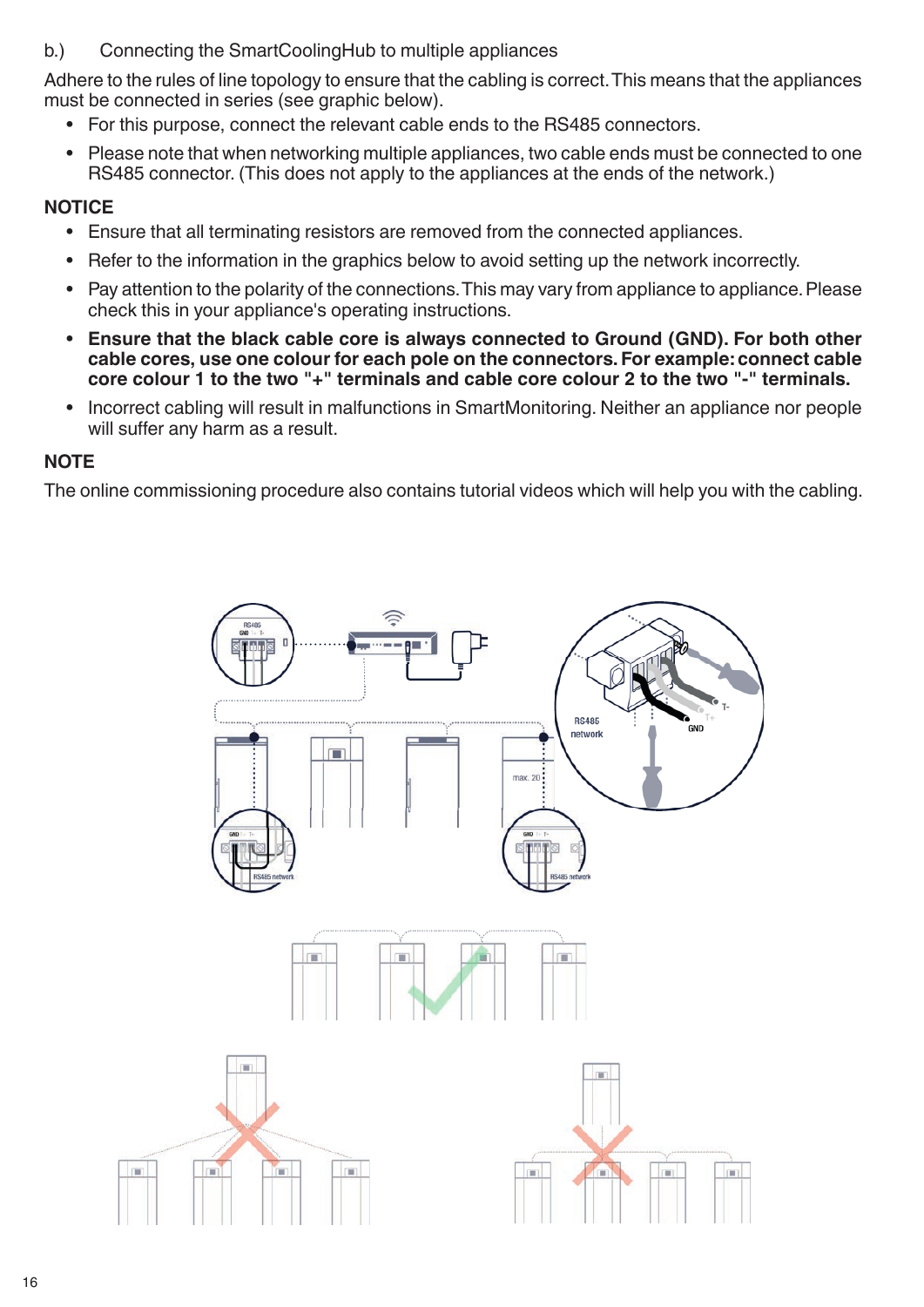## **Connecting to the SmartCoolingHub network**

During the online commissioning procedure, you must connect to the SmartCoolingHub network.

To do this, follow the online steps:

- Open the Wi-Fi settings on your PC or tablet.
- Look for the SmartCoolingHub network in your available networks and connect to it. The name of the network is the serial number of the SmartCoolingHub. The serial number (SN) and password can be found on the type plate on the underside of the SmartCoolingHub (see graphic).



#### **NOTE**

Connecting to the SmartCoolingHub may take a moment. Do not refresh your browser (F5) during this process.

## **Setting up the SmartCoolingHub in your target network using Wi-Fi or LAN**

The SmartCoolingHub requires an internet connection and must therefore be connected to your target network. To do this, follow the steps for the online commissioning procedure.

The general network requirements for your target network are described in "Network requirements for your target network" on page 12.

As an alternative to a Wi-Fi connection, you can also connect the SmartCoolingHub to your router using a LAN cable.

Once you have connected the SmartCoolingHub to your target network/router, check the status LED on the SmartCoolingHub. The connection has been established as soon as it settles to a steady green light. The identification process uses the SmartCoolingHub serial number (on the type plate on the underside of your SmartCoolingHub).

You can also give your SmartCoolingHub a name, which will then be displayed in SmartMonitoring. Finally, the password of the SmartCoolingHub, which is also on the type plate, will be required for verification purposes.

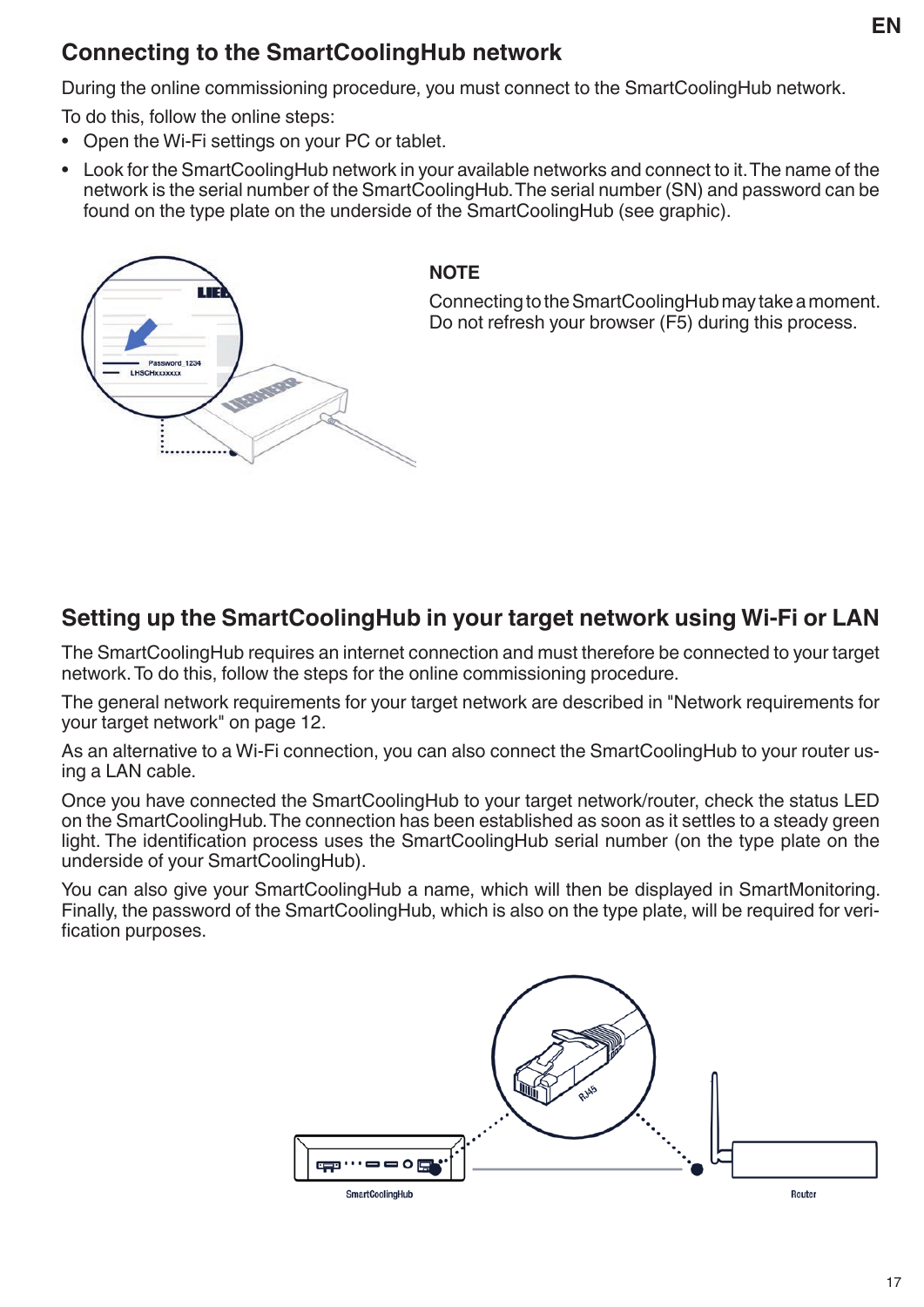# **Other Liebherr systems used**

Other Liebherr systems are required to enable you to use SmartMonitoring.

The following table describes the functions of these systems.

| <b>MyLiebherr Portal</b>                                                    | <b>MyLiebherr license shop</b>        | <b>SmartMonitoring</b>                                                                    |
|-----------------------------------------------------------------------------|---------------------------------------|-------------------------------------------------------------------------------------------|
| Registration as a company                                                   | Purchasing a license<br>$\bullet$     | • Login using a MyLiebherr account                                                        |
| Adding additional users                                                     | Allocating a license<br>$\bullet$     | Additional user management for                                                            |
| User management (main-<br>ly relating to MyLiebherr<br>license shop rights) | Login using a MyLiebherr ac-<br>count | topics relating to the dashboard<br>(for example visibility of appli-<br>ances for users) |
| Changing the password                                                       |                                       | • Connecting to the MyLiebherr<br>license shop for license manage-<br>ment purposes       |

#### **MyLiebherr corporate customer portal**

You will require a MyLiebherr company account to use SmartMonitoring. Each SmartMonitoring user must be created and managed using this MyLiebherr **company account**.

#### **NOTE**

The first user to register using a company account is automatically allocated administrator rights for this company in the MyLiebherr portal.

#### **How to register**

- Please register your company before the online comissioning procedure at myliebherr.com/hau/ Pages/default.aspx.
- If you already have a MyLiebherr account for commercial refrigeration and freezing, you can log in using your login data during the online commissioning procedure.

#### **Company account verification process**

During the registration of a MyLiebherr company account, Liebherr IT Services GmbH will conduct a verification process for the company data.

The verification process for the company must have been completed before the MyLiebherr account settings can be used fully. This may take a little time (normally a maximum of 48 hours).

#### **NOTE**

- The administrator of the company account can complete the commissioning process and familiarise himself with SmartMonitoring during the verification process for the company account. As soon as the company has been enabled, you must purchase licenses for your appliances in the MyLiebherr license shop so that you can continue to monitor them.
- When your company has been enabled, you will receive an email from MyLiebherr. When you log into SmartMonitoring, you will then be notified that you additional licenses are required.
- Extended functions such as adding new users to the company account cannot be used until the verification process has been completed successfully.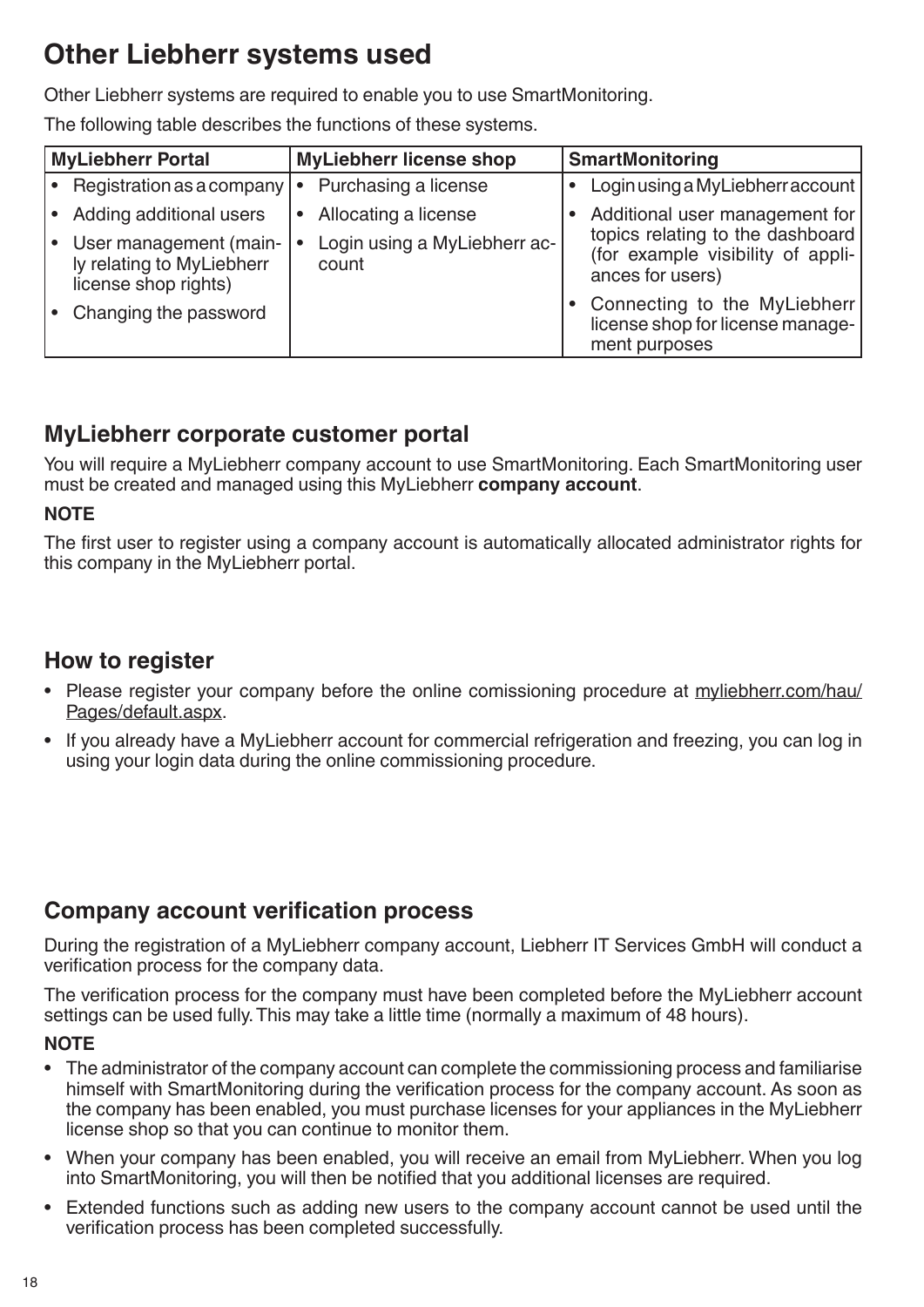## **Managing user profiles in MyLiebherr**

First of all, you will require a MyLiebherr company account to use SmartMonitoring. When the first user is registered, this user automatically becomes the administrator for the company account.

Users with the administrator role can invite other people to their company and allocate roles.

There are two roles to choose from for SmartMonitoring in the MyLiebherr portal: administrator and user. Administrators can define which rights their company users have. A company account may have multiple company administrators.

#### **NOTE**

Additional rights can be defined in SmartMonitoring, which only relate to SmartMonitoring. For further details, please go to "SmartMonitoring user management".

The following table provides a summary of the roles:

|           | <b>Company administrators</b>                                 |           | <b>Users</b>              |
|-----------|---------------------------------------------------------------|-----------|---------------------------|
|           | • Creating new users for colleagues                           | $\bullet$ | Editing their own profile |
|           | Approving registration requests for your com-<br>pany account | $\bullet$ | Login to SmartMonitoring  |
| $\bullet$ | Managing authorisations for colleagues                        |           |                           |
|           | License management in the MyLiebherr license<br>shop          |           |                           |
|           | Making purchases in the MyLiebherr license<br>shop            |           |                           |
|           | Editing their own profile                                     |           |                           |
|           | Editing company data in SmartMonitoring                       |           |                           |
|           | Login to SmartMonitoring                                      |           |                           |
|           | Enabling/Disabling colleagues' accounts                       |           |                           |

For further information, go to the MyLiebherr customer portal where the rights and other options are described in detail.

## **Account deletion**

Users can delete their own account and therefore all their data.

If a company administrator deletes his or her own account and no other company administrator has been defined, Liebherr will contact you to define a new company administrator.

## **Access to MyLiebherr via SmartMonitoring**

In SmartMonitoring, you have two access points to the MyLiebherr portal.

When selecting **Change password** in "SmartMonitoring" – "User Profile", you are forwarded to the MyLiebherr customer portal where you can change your password.

As your user profile was created in the MyLiebherr portal and you have logged into SmartMonitoring via MyLiebherr, you must change your password there.

The other access point is in "General Settings" – "User Management", where you can invite a new user.

In this case, you will be forwarded to the MyLiebherr portal where you can invite your colleagues – as long as you are authorised to do so.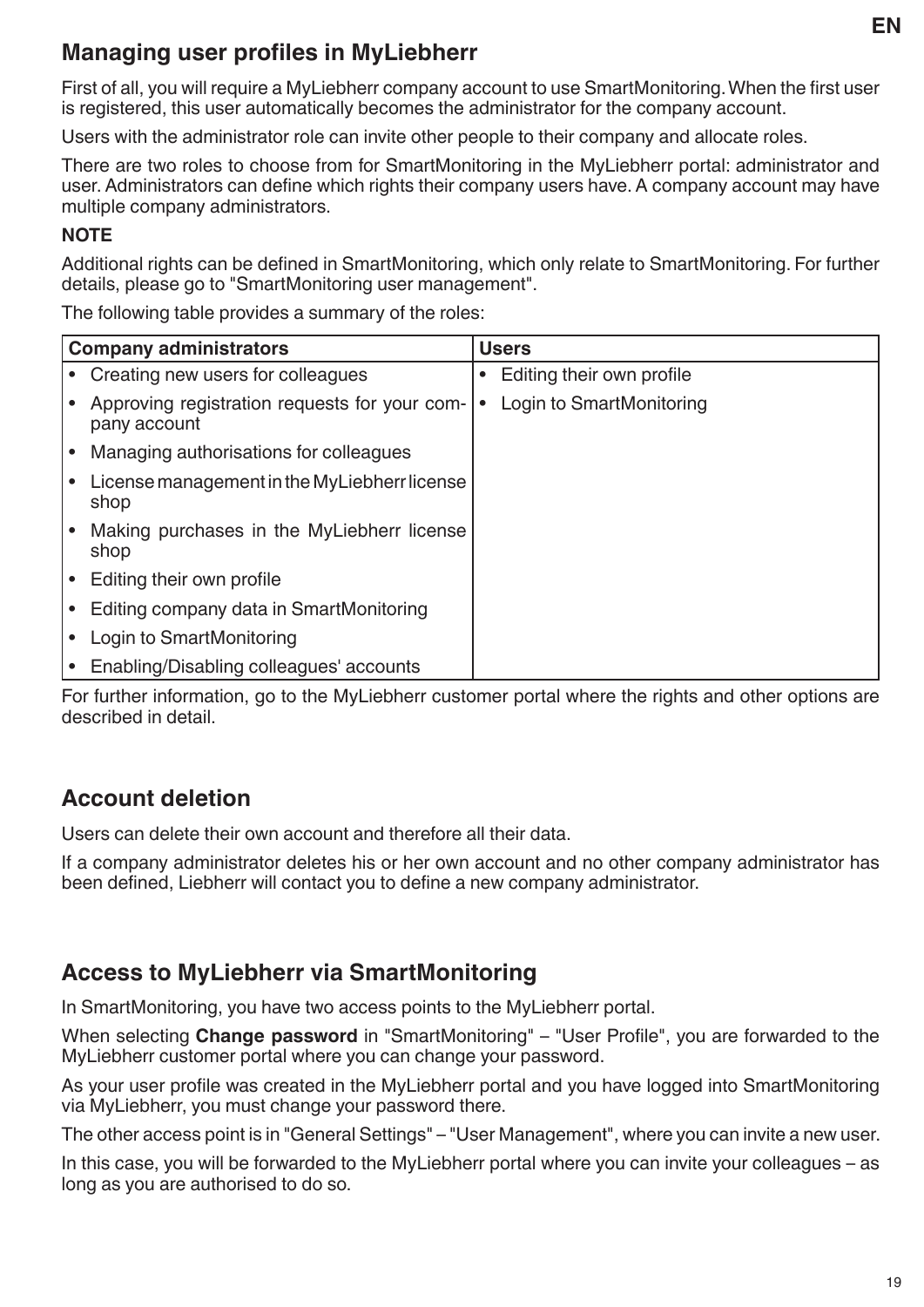## **MyLiebherr license shop**

SmartMonitoring is a license-based system. Every connected appliance requires a valid license. You can purchase licenses in the MyLiebherr license shop.

In SmartMonitoring and the online commissioning procedure, there are tutorial videos to help you use the MyLiebherr license shop.

### **Access to the MyLiebherr license shop**

- The MyLiebherr license shop is available once your company has been verified. (During the verification process, you can familiarise yourself with the system in demo mode, but you cannot buy any licenses until the company has been enabled.)
- During the online commissioning procedure, you can go to the MyLiebherr license shop by clicking a button at the end as long as your company has been enabled. (Please note that you must have already been registered in the MyLiebherr customer portal.)
- There is also a direct link to the MyLiebherr license shop in SmartMonitoring:
	- via the "License Management" page in "General Settings"
	- using the link in the pop-up if you have unlicensed appliances (otherwise the pop-up will not appear).

#### **Purchasing licenses**

The MyLiebherr license shop provides a full purchase experience. You will require a company account in order to buy licenses. If applicable, your value-added tax identification number will be requested during the purchase process. Please keep this to hand (optional for purchases in Austria).

#### **License management**

You can manage your licenses in the MyLiebherr license shop. You can access the MyLiebherr license shop easily via SmartMonitoring. This also gives you a list of your licenses.

#### **License allocation**

After you have purchased a license, it must be assigned to a specific appliance. You can do this in the MyLiebherr license shop in "Manage licenses".

- Unused licenses can be identified by an "Assign to" button below the license.
- Licenses which have already been allocated show the name of the appliance below the license.

The validity of the license is shown on the right next to the license.

You will find a tutorial video on license management in SmartMonitoring in "License Management".

#### **Redeeming a voucher**

You can redeem any discount vouchers you have received for your licenses in the MyLiebherr license shop. Vouchers only ever relate to a single license type. For example, you will find a voucher for a free license in the SmartCoolingHub package. You can add vouchers to your cart in the MyLiebherr license shop using the "Redeem voucher" menu option.

#### **Term of SmartMonitoring license subscription**

The term of a license starts when a purchased license is first assigned to a connected appliance. The license is then permanently assigned to this appliance. If you assign an activated license to a new appliance, the term will not be paused in the meantime. Unless you reassign a license which has already been activated, the term will continue without interruption.

#### **Add-on license term**

Add-on licenses start when they are purchased and end after the defiend period. You can pruchase a new license afterwards.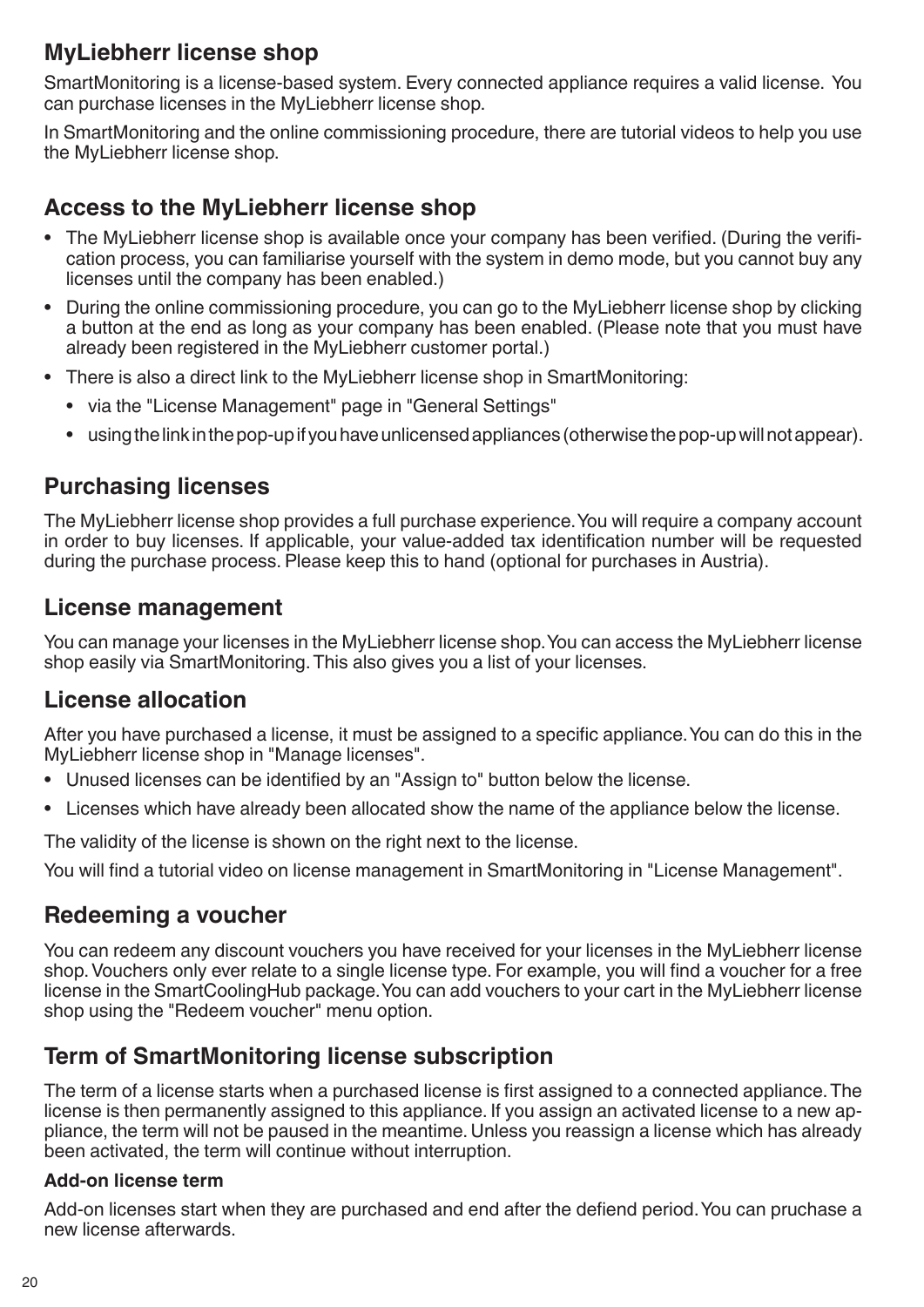## **License cancellation**

You can cancel licenses at the next possible date in the MyLiebherr license shop under "Manage subscriptions".

Please refer to the license terms for more details of the cancellation periods.

If you have any other questions about the MyLiebherr customer portal or the MyLiebherr license shop, go to the FAQs in SmartMonitoring (see "Help" on page 29) or contact your service partner.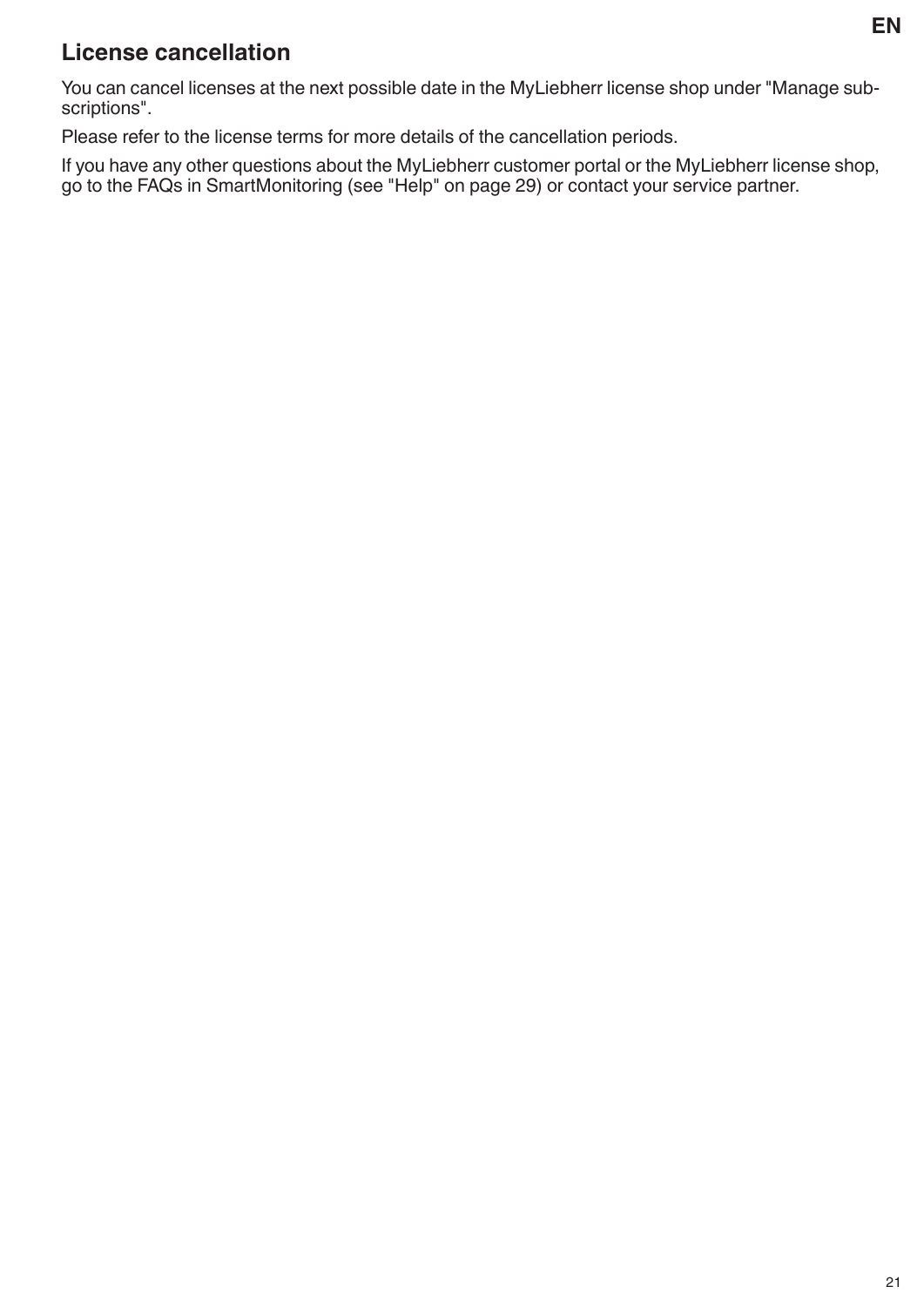# **SmartMonitoring**

#### **Login**

You must be logged into your MyLiebherr account to be able to use SmartMonitoring. Open SmartMonitoring by entering the following URL in your browser: smartmonitoring.liebherr.com.

#### **General structure**

SmartMonitoring consists of a main menu (1) on the left-hand side. Clicking on the topmost symbol opens the menu and you can then see the names of the menu options.

In the centre (2), you can see the contents of the menu page which is currently selected. The header contains the name of the menu option and the date of the last update (on the right-hand side). The footer(3) contains general information such as legal information, data protection regulations, conditions of use and software licenses.



## **Range of functions**

The following describes the range of functions available in SmartMonitoring.

Updates regularly expand and improve the interface and the functions. Additional features may also be added. Therefore, information on the current status is always available in your "Messages" menu option. You can gain access to FAQs in the "Help" menu.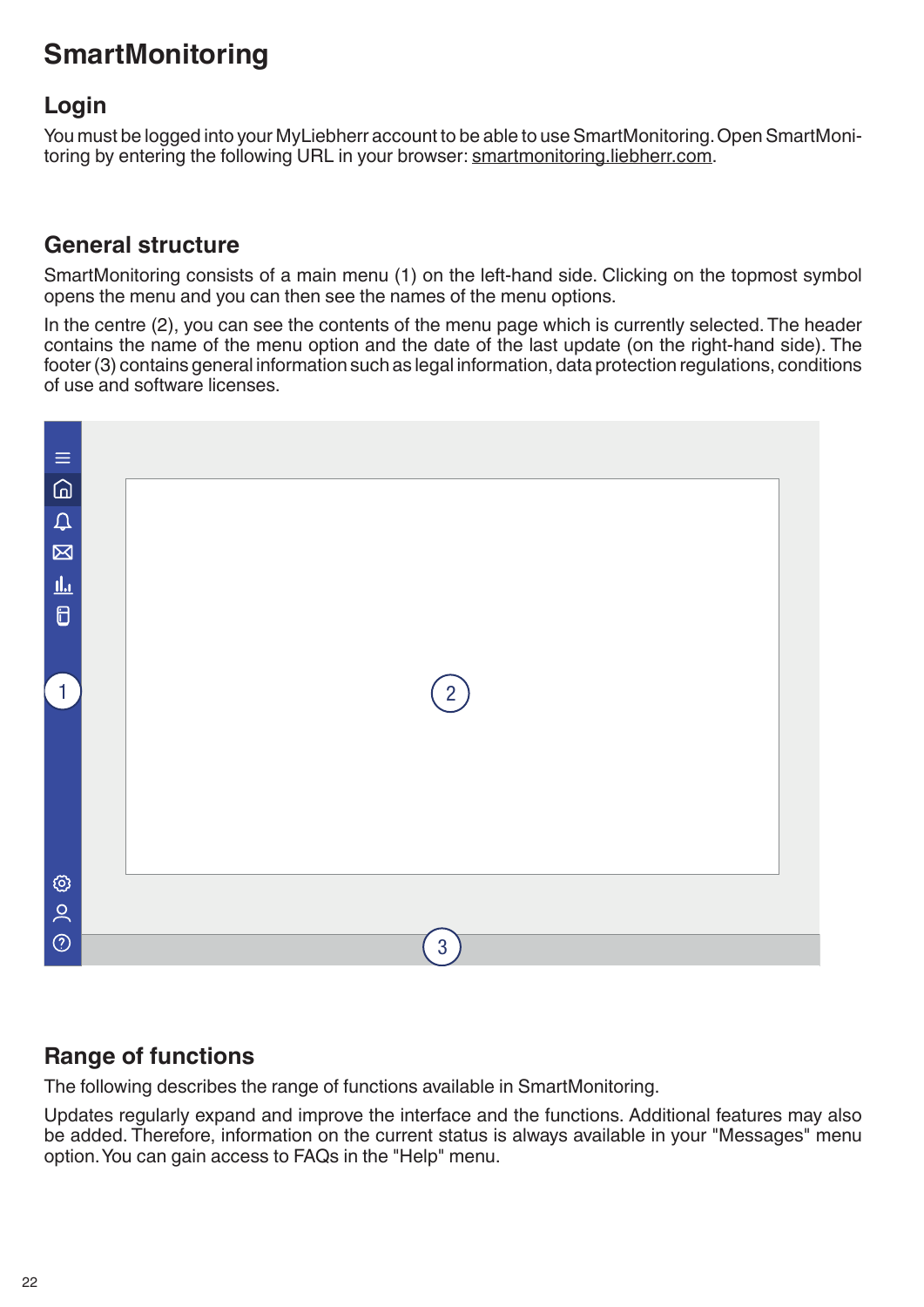## **Dashboard**

The SmartMonitoring homepage is the dashboard. This provides an overview of the networked appliances (1). It also contains a list of all alarms (2) and a graphic display showing the status of all appliances (3). Critical appliances are displayed above the networked appliances (red rectangles in the figure). From the dashboard page, you can also navigate to various sub-pages or use the menu bar on the left-hand side.

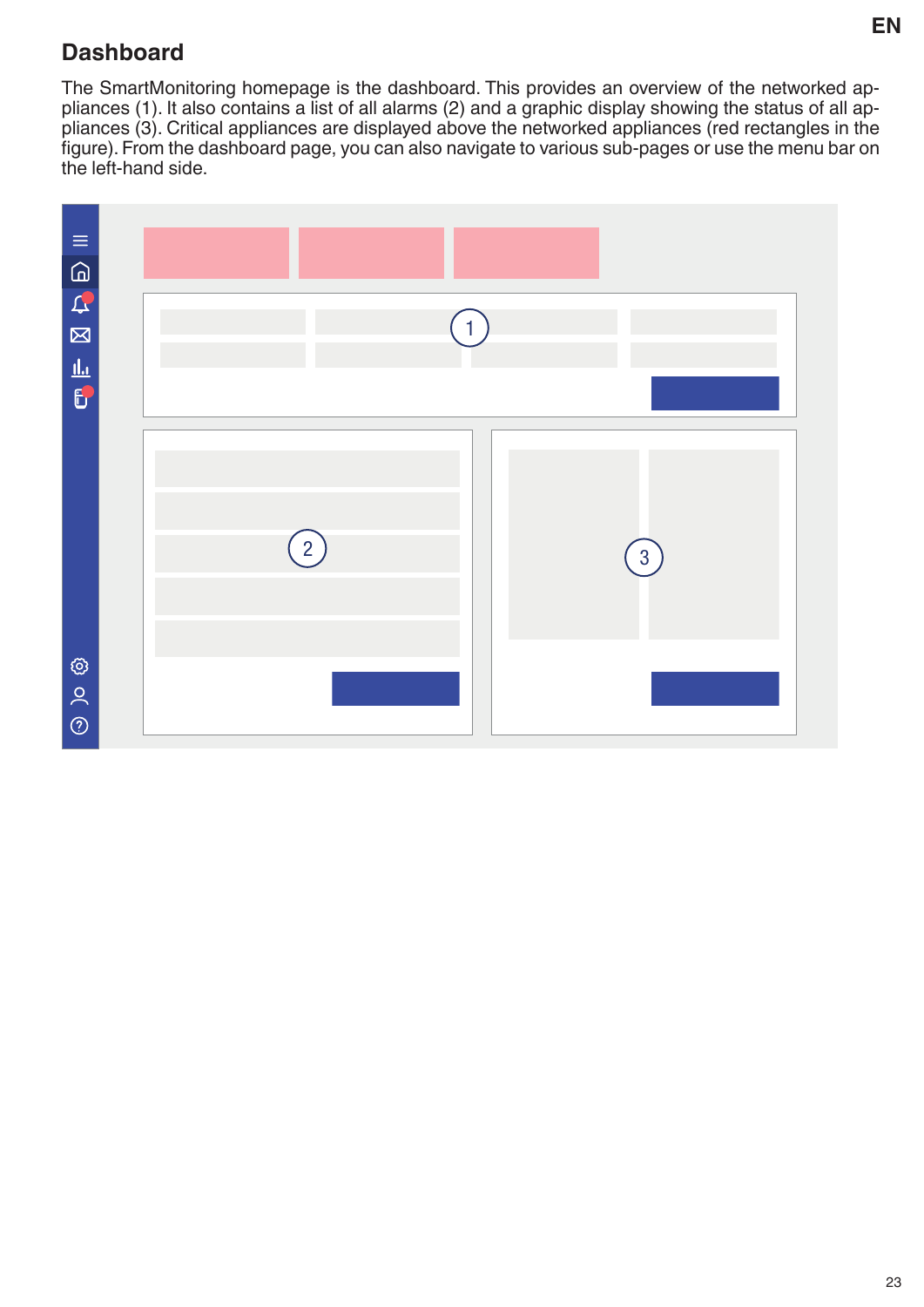## **Alarms**

The "Alarm overview" tab contains a list of all the alarms for your networked appliances and Smart-CoolingHubs (1).

You can filter the alarm list as required using the existing filter above the alarm list.

The menu on the left shows the number of unread alarms in the red circle.

You can edit each alarm using the actions column (2). As you do so, you can mark the alarm as read or unread, enter a comment about the alarm and send a service request to the Liebherr customer service department and go straight to the appliance history to find the alarm time to check the appliance properties.

If you check the box in front of the alarm, you can download all the checked alarms using the appropriate button.

All the critical appliances are listed on the right-hand side of the alarm overview (3). Information about the various alarm types is available at the bottom of the page below the critical alarms.



The "Alarm Profiles" tab contains a list of all existing alarm and message settings for each appliance and SmartCoolingHub. If you have the appropriate authorisation, you can also edit these settings.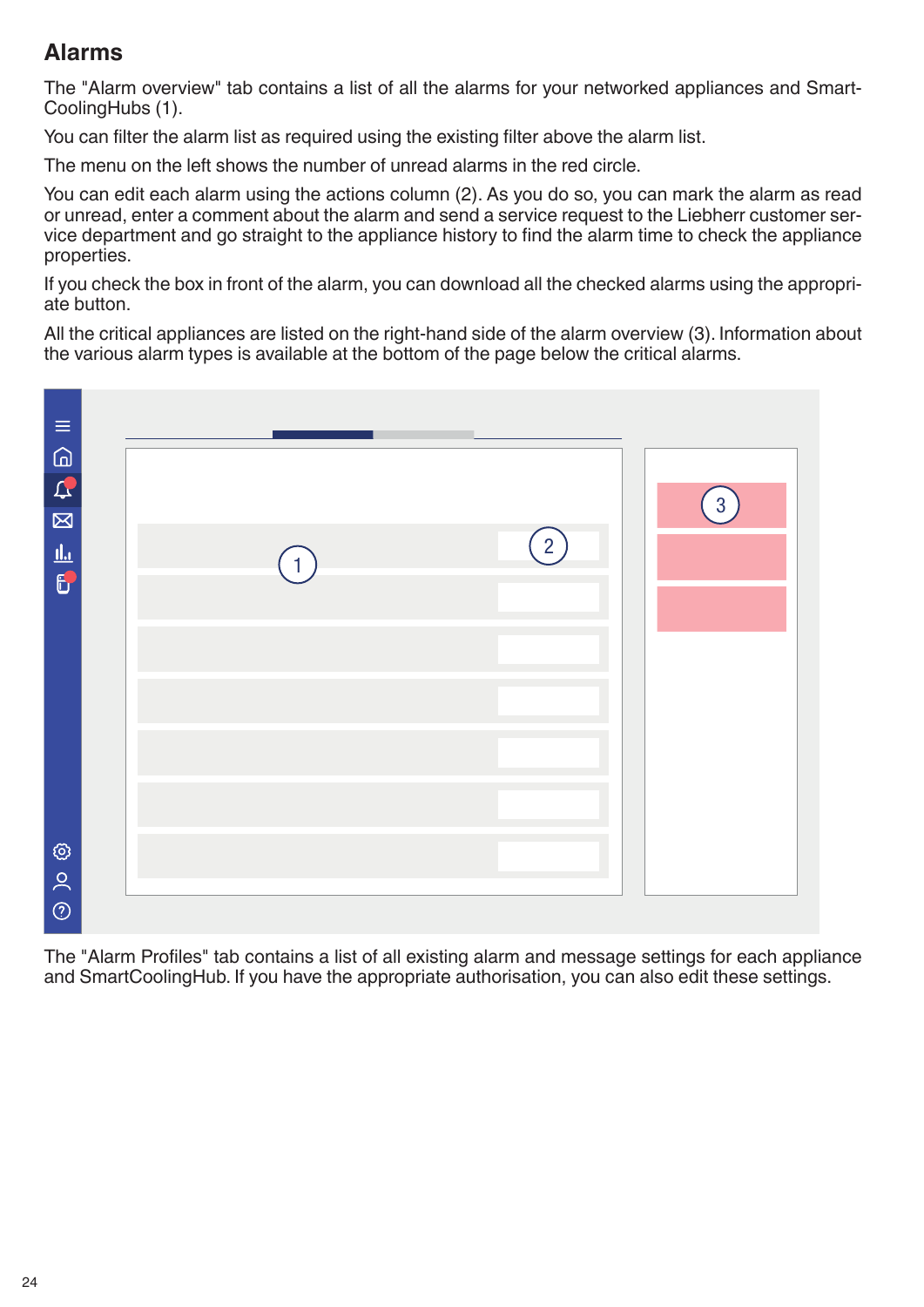#### **Messages**

This menu option contains system messages. These contain information about the current software version, new functions and system failures or updates. You can search the messages using a search box (1). All the messages received are listed on the left (2). The selected message is displayed on the right (3). You can mark this message as unread or read or delete it.

To delete multiple messages at the same time, use the check box on the left next to the message in the message list.

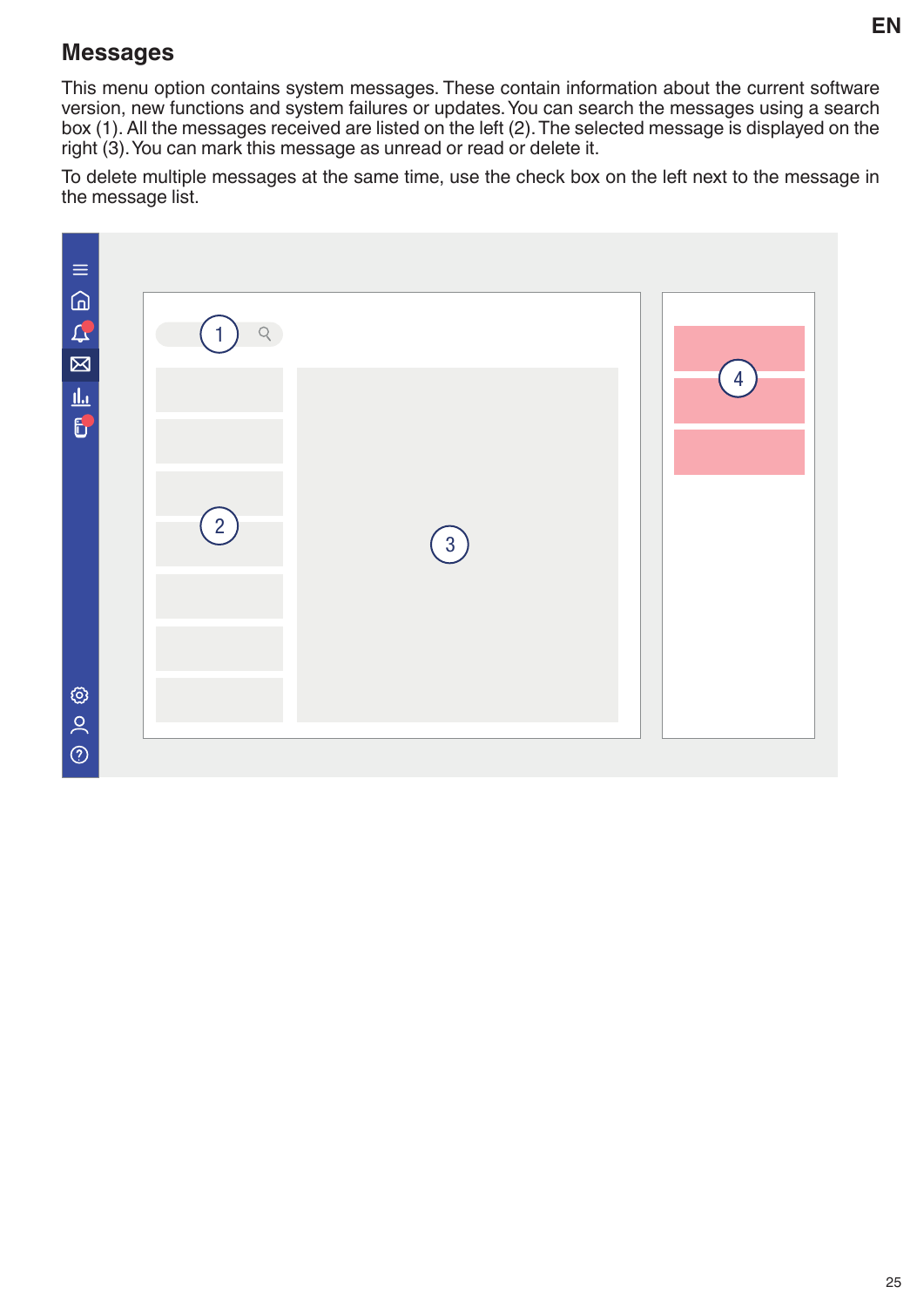## **Reports**

You can create reports in "Reports"(3). Details of the report types will be explained when you select them.

On the left, there is a list of all the reports created previously (1). If you select a report, you will see it in the preview (2). You can delete the report in the preview, download it in PDF format or print it and display it as a PDF preview.

If you wish to delete multiple reports or download them in PDF format at the same time, you can do so using the report list. Check the box on the left next to the individual reports and then use the functions above the report list.

Reports can be created for each appliance.

| $\equiv$<br>CERE                        |  |  | $\begin{pmatrix} 2 \end{pmatrix}$ | $\overline{3}$ | $\overline{4}$ |  |
|-----------------------------------------|--|--|-----------------------------------|----------------|----------------|--|
| $\circledcirc$ ) $\circ$ $\circledcirc$ |  |  |                                   |                |                |  |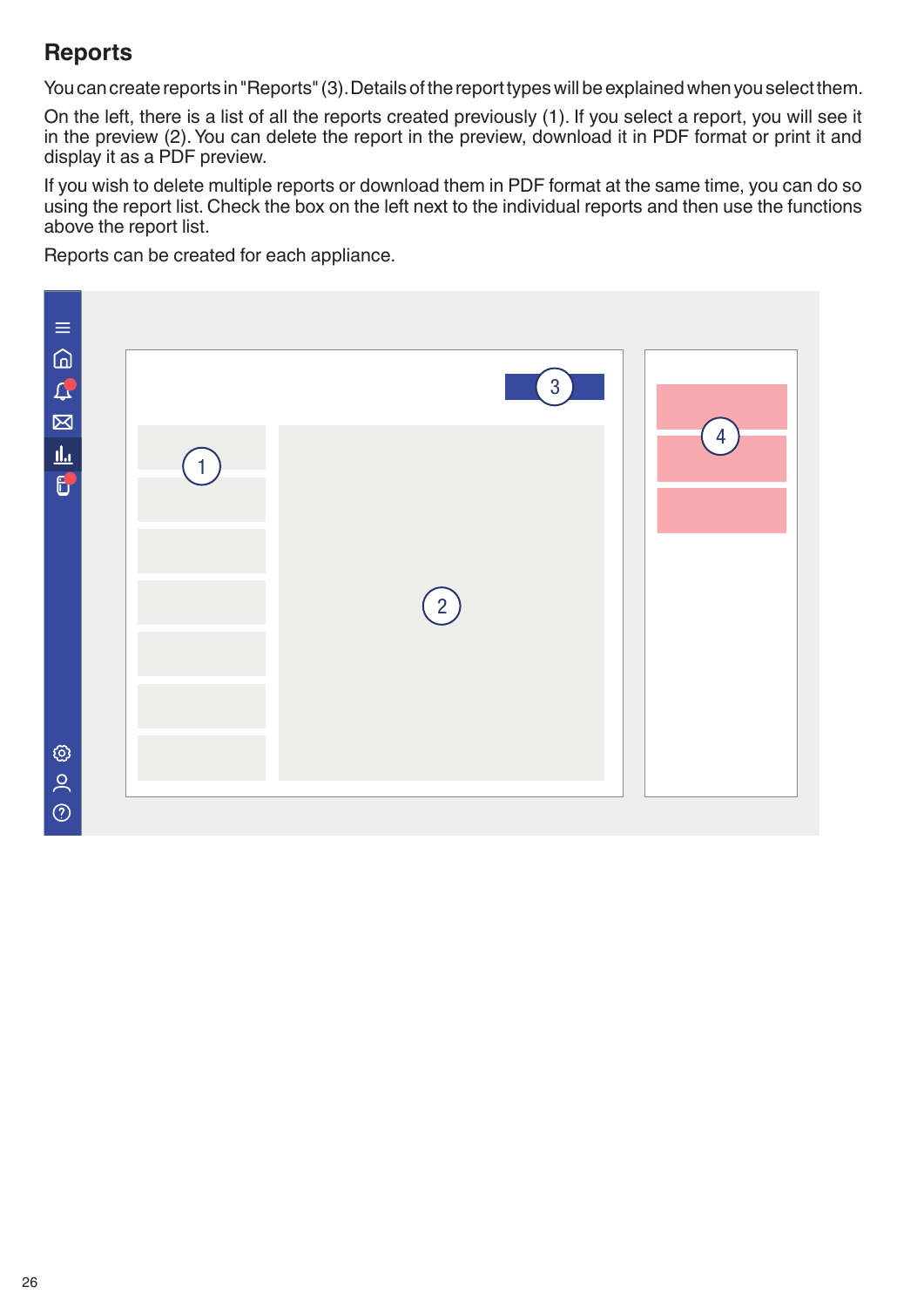## **Appliance list**

The "My Devices" menu option contains two tabs: "Appliances" and "SmartCoolingHubs" (see top section in the figure below).

The "Appliances" tab will be displayed as default (figure below).

This contains all the networked appliances (1), sorted by the allocated group (3). Unlicensed appliances are listed on the left under the appropriate title (2). You can add and edit groups. Groups help you to organise your appliances.

If you select an appliance, you will receive detailed information about the appliance and can also edit it, as long as you are authorised to do so. The information is divided into various categories: "History", "Reports", "Alarms", "Properties" and "Alarm Profiles".



In the second tab "SmartCoolingHubs", you can see all your configured SmartCoolingHubs. If you select a SmartCoolingHub, you will see detailed information about it. In this case, the categories are "Alarms", "Alarm Profiles" and "Properties".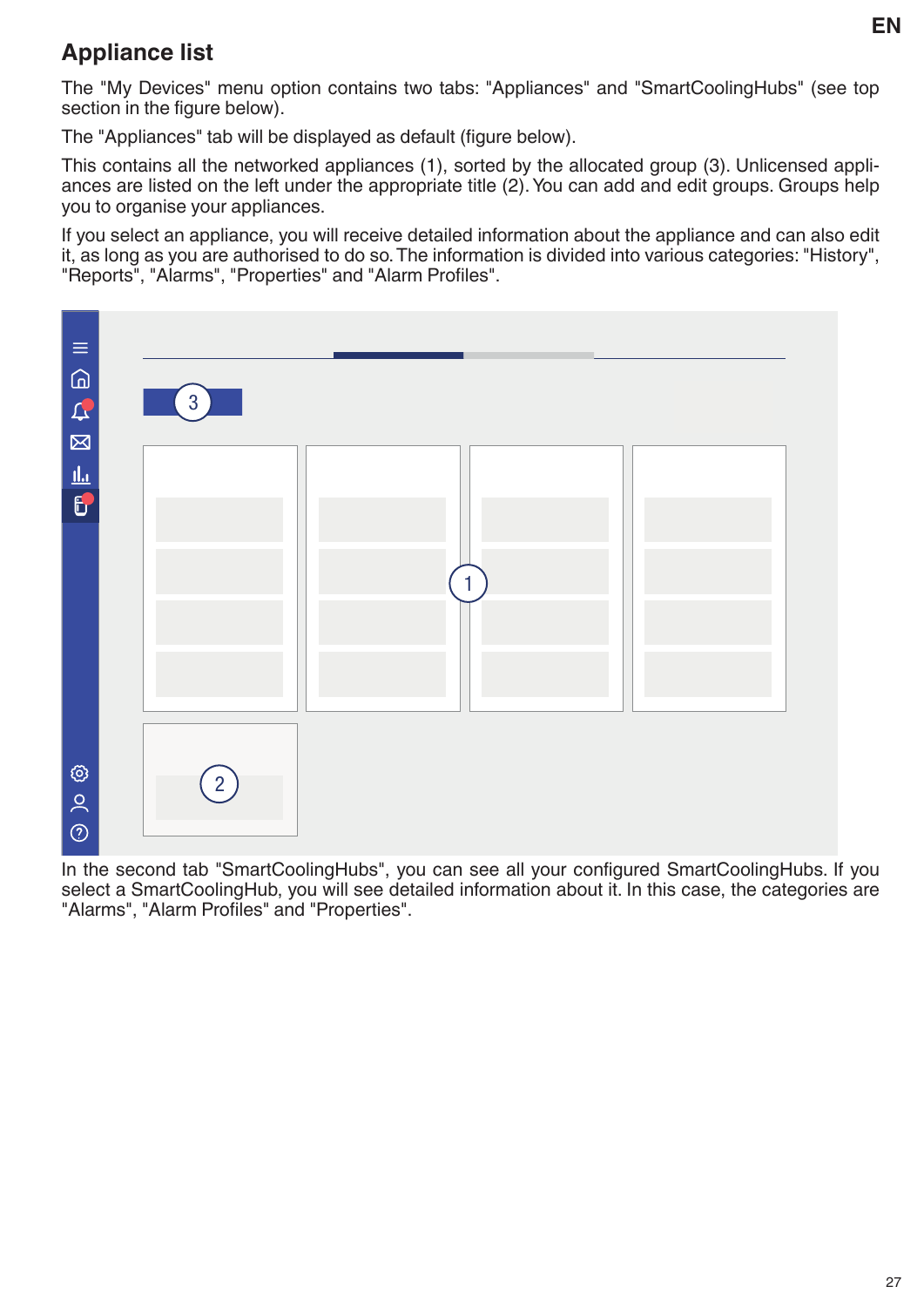## **Settings**

You can manage general system settings (1) in "General Settings". The categories "Device Management" (2), "License Management" (3) and "User Management" (4) are also available.

Appliances can be managed and new appliances and SmartCoolingHubs added in "Device Management".

"License Management" contains a summary of your license status as well as a link to the MyLiebherr license shop.

You can edit user rights in "User Management". Further information is available in "User Management" – "SmartMonitoring".

You may have different functions available depending on your role.



## **User profile**

You can log off and adjust settings for your user profile in "User Profile".

You can edit the automatic log off time. The default setting is that you will be automatically logged off after 15 minutes of inactivity.

You will be forwarded to the MyLiebherr portal to change your password.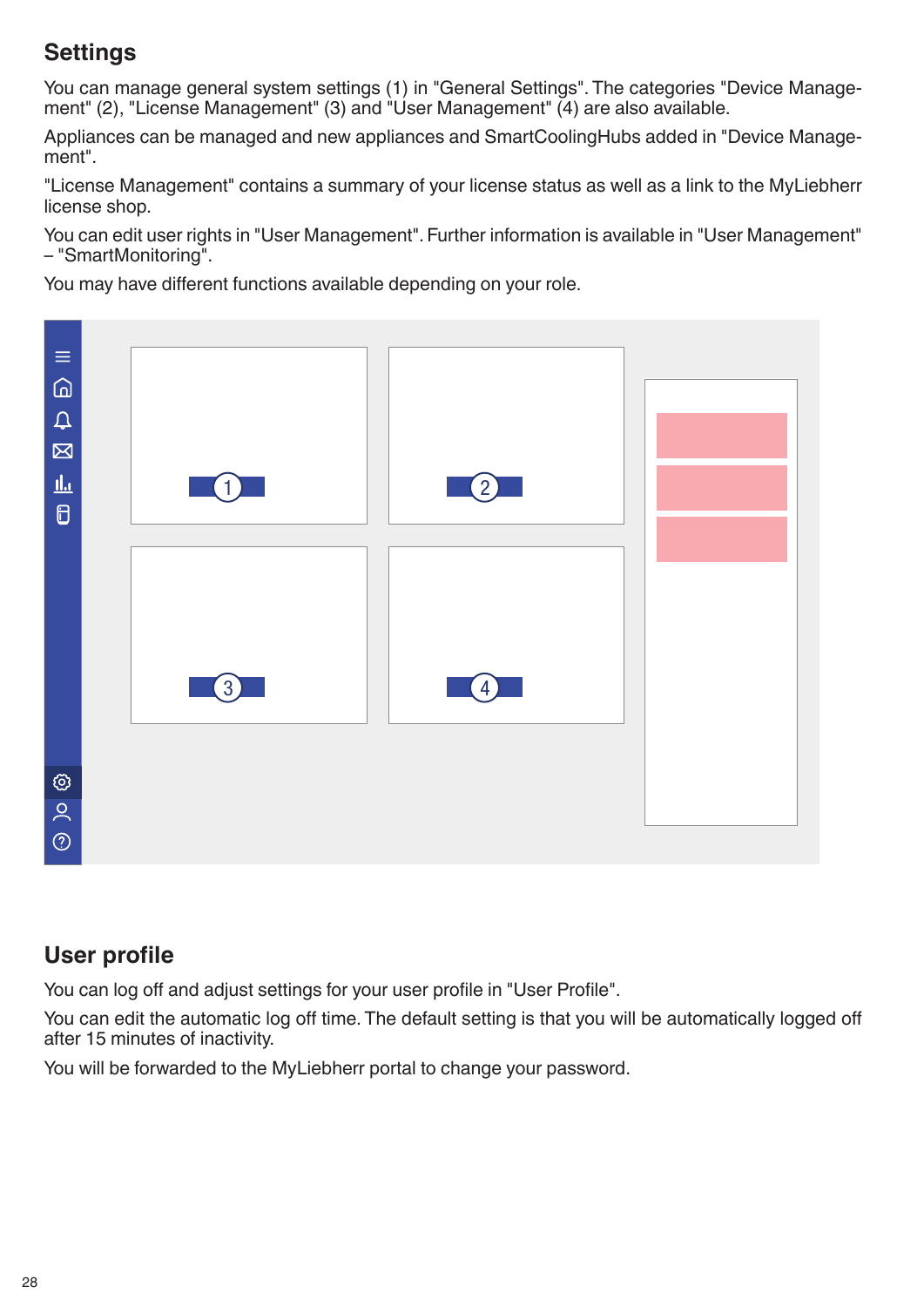## **Help**

In "Help", you can make a service request (1), view documentation (2), read FAQs (3), view tutorial videos (4) and view legal information about SmartMonitoring (5).

The current software version of SmartMonitoring is displayed below the legal information and in the footer.

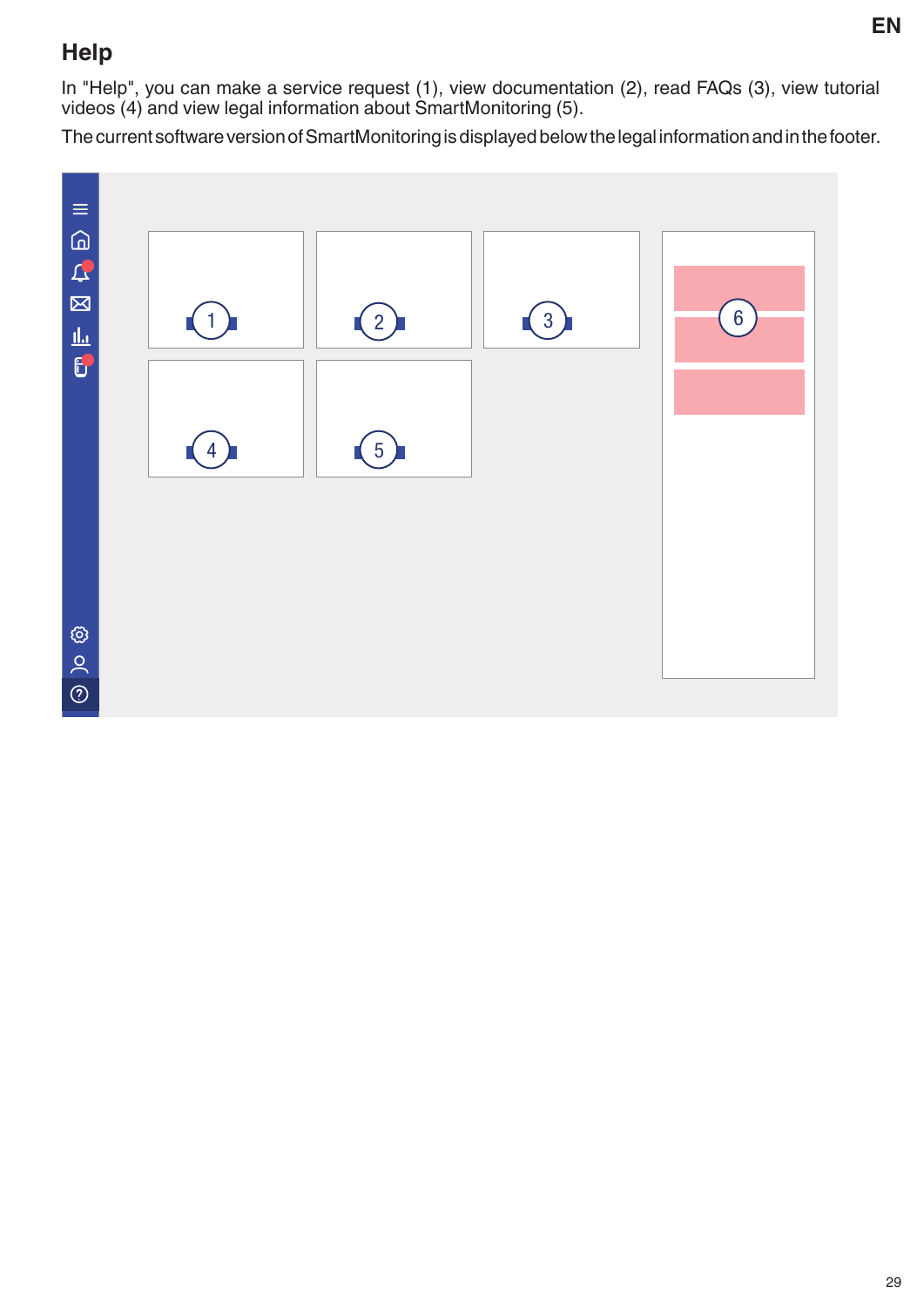## **SmartMonitoring user management**

SmartMonitoring has an additional user management system for settings which relate to SmartMonitoring. Go to "User Management" in "General Settings" in SmartMonitoring for this purpose.

Administrators can allocate users rights for individual appliances.

There are different functions for the two MyLiebherr user roles in SmartMonitoring:

| <b>Function</b>                 | <b>Administrator</b>                         | <b>Users</b>                                                |
|---------------------------------|----------------------------------------------|-------------------------------------------------------------|
| Set up the SmartCoolingHub      | X                                            |                                                             |
| Add appliances                  | X                                            |                                                             |
| Add sensor                      | $\mathsf{X}$                                 |                                                             |
| Purchase/assign/manage licenses | X                                            |                                                             |
| Dashboard summary               | $\sf X$                                      | X                                                           |
| <b>Alarm list</b>               | X                                            | X                                                           |
| Edit alarm profile              | $\sf X$                                      |                                                             |
| <b>Messages</b>                 | X                                            | X                                                           |
| View and create reports         | X                                            | X                                                           |
| Appliance list with sensors     | X                                            | X                                                           |
| Edit groups                     | X                                            |                                                             |
| View appliance details          | X                                            | X                                                           |
| Edit appliance properties       | X                                            |                                                             |
| Change language                 | X                                            | X                                                           |
| Change logo for reports         | X                                            |                                                             |
| SmartCoolingHub alarm profile   | X                                            |                                                             |
| SmartCoolingHub visibility      | All the company's<br><b>SmartCoolingHubs</b> | <b>SmartCoolingHubs</b><br>of the allocated appli-<br>ances |
| Appliance authorisation         | Authorisation for all<br>appliances          | Authorisation for allo-<br>cated appliances only            |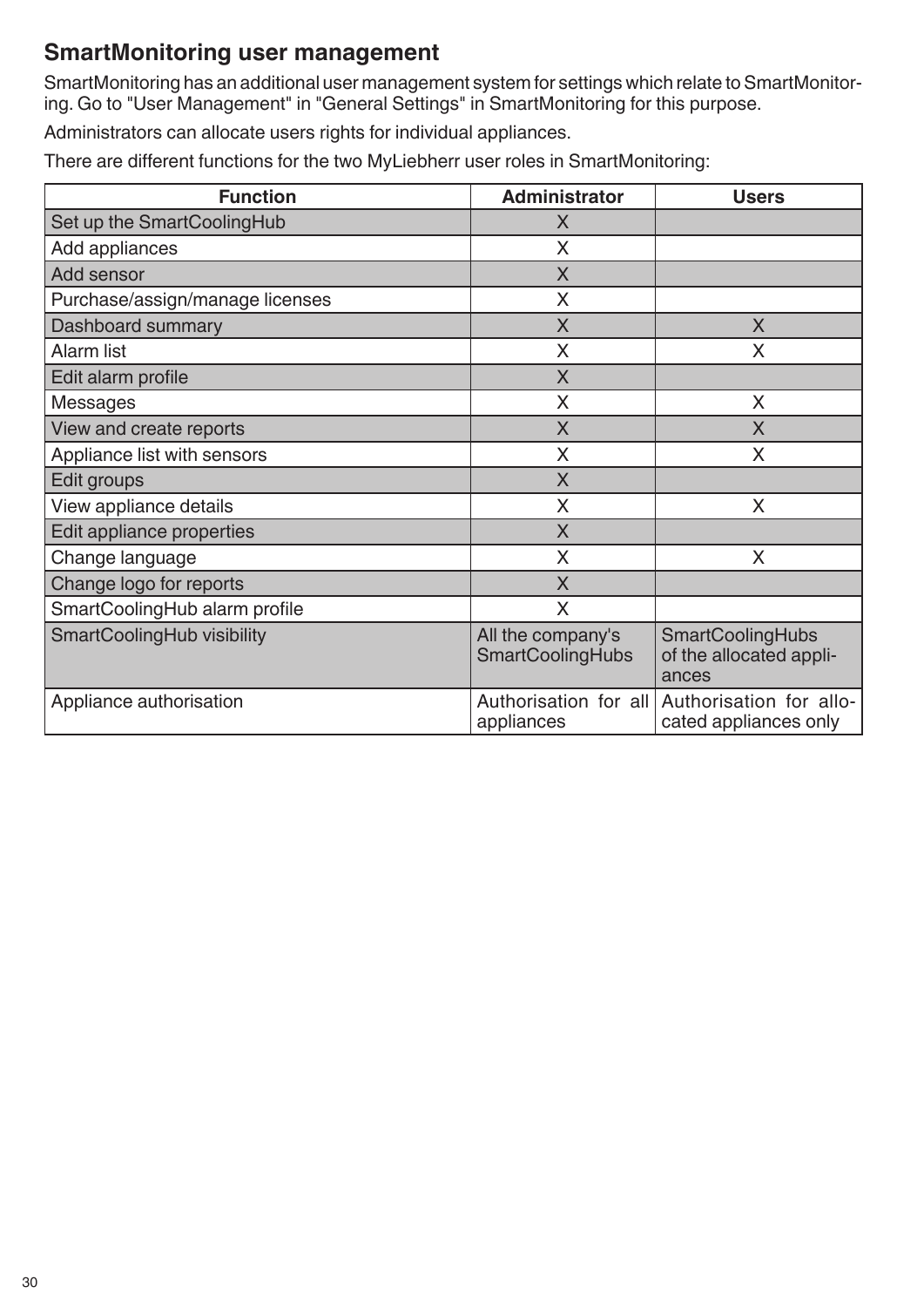# **SmartSensor**

# **Information**

You can use SmartSensors in addition to connectable Liebherr refrigerators / freezers, or to monitor non-connectable Liebherr appliances, and third-party appliances or rooms.

You can connect up to 50 SmartSensors to a SmartCoolingHub.

## **Safety instructions SmartSensor**

- The operation of one or more sensors requires the proper operation of a SmartCoolingHub in the radio range.
- The sensor is operated with batteries of the type LS 14500 AA 3.6V Li-SOCl2. Batteries are already inserted which you can activate without opening the housing.
- Activate only one sensor at a time and first follow the installation steps until the sensor is correctly connected. Only then do you activate further sensors if necessary.
- The sensor is activated by removing the pink tab.
- The battery life is approx. 1 year. You will receive an early notification if the battery condition becomes critical.
- Only use batteries of the type LS 14500 AA 3.6V Li-SOCl2 that are approved for the temperature ranges used.
- Do not use conventional AA batteries or rechargeable batteries.
- Make sure the polarity is correct when inserting new batteries.
- Only operate the sensors in closed rooms.
- Make sure that you choose a suitable position for the sensors that is safe from mechanical influences.
- Position the sensors so that they do not dip the sensor in water.
- Note that the sensors are networked wirelessly. Make sure that you have the shortest and interferencefree radio links possible for installing sensors in several refrigerators and freezers in different rooms with a SmartCoolingHub. If you do not have this requirement, it is recommended to use one Smart-CoolingHub per room.
- Do not open the housing of the sensor beyond the battery compartment. The sensor does not contain any user-serviceable parts. Opening it carries the risk of damaging the electronics. In the event of a fault, have the sensor checked by a specialist. Opening the sensor represents improper handling.
- Do not use the sensor if it is visible broken on the outside. If in doubt, have the sensor checked by a specialist.
- For safety and approval reasons (CE), unauthorized modifications and / or changes to the sensor are not permitted.
- The sensor is not a toy. Do not allow children to play with it. Do not leave the packaging material lying around carelessly. Plastic foils / bags, small accessories, etc. are dangerous for children. There is a risk of suffocation, e.g. by swallowing.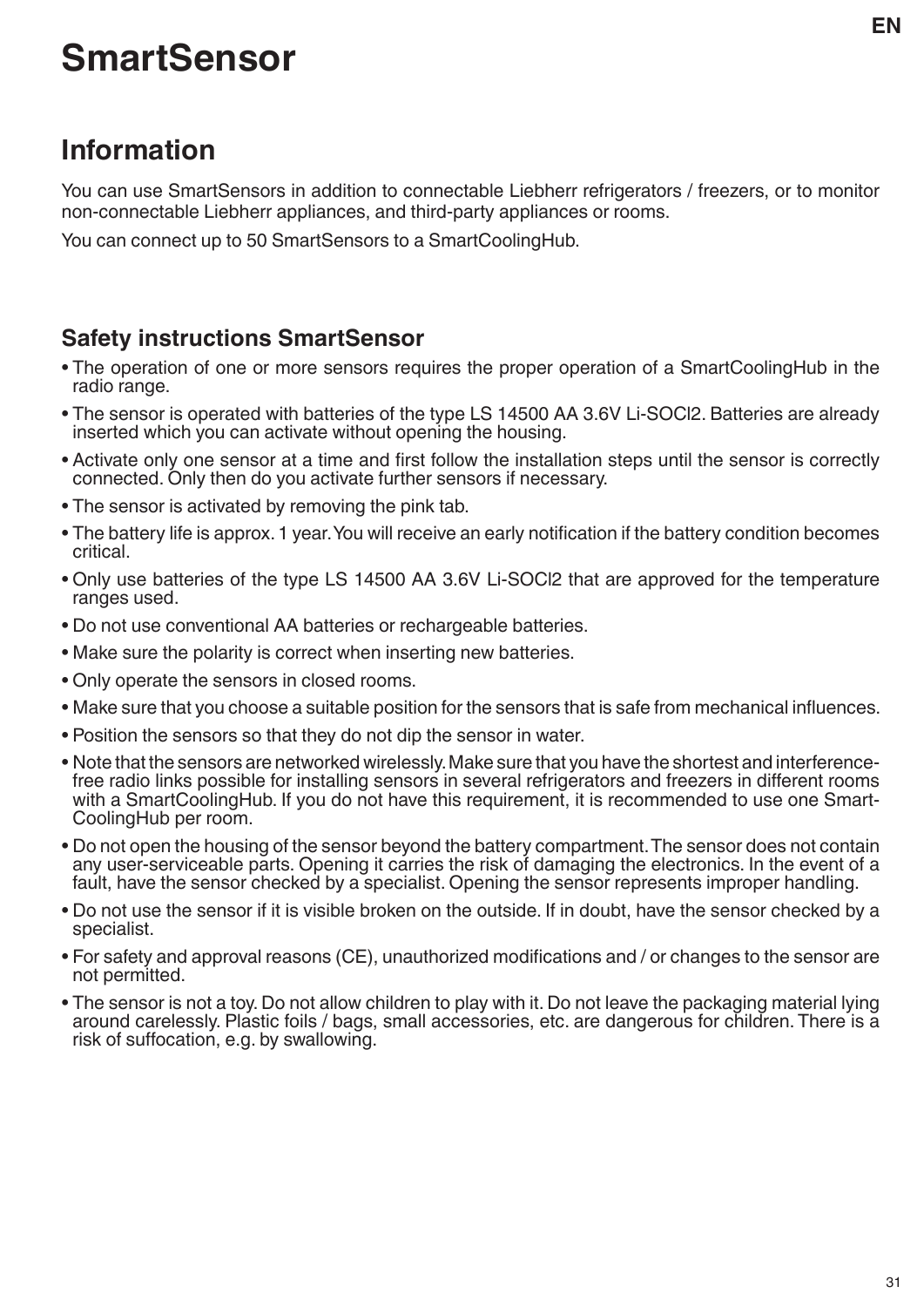#### **Discard the sensor**

The sensor contains valuable materials. For this reason, and also to prevent possible damage to the environment through improper disposal, disused sensors must be disposed professionally and properly in accordance with the locally applicable regulations and laws. The symbol of the crossed-out bin indicate that the sensor must not be disposed in the residual or household garbage. It must therefore be collected separately from unsorted municipal waste and taken to the local recycling / waste disposal centers or return to the trader.

- To protect the environment and to recycle the valuable substances it contains, lithium thionyl chloride batteries should be removed before disposal. They can be returned free of charge to the local collection points.
- The sensor can be disposed of free of charge in the class 5 collection containers "Small devices and small devices for information and telecommunications technology".

# **Conformity SmartSensor**

Liebherr-Hausgeräte Lienz GmbH hereby declares that the radio system type SM002-868 complies with Directive 2014/53 / EU. The full text of the EU declaration of conformity is available at the following Internet address: home.liebherr.com/smartmonitoring

All sensor components that the user may come into contact with are made of food grade material. This also applies to the adhesive strip. When replacing this adhesive strip, please pay attention to food quality.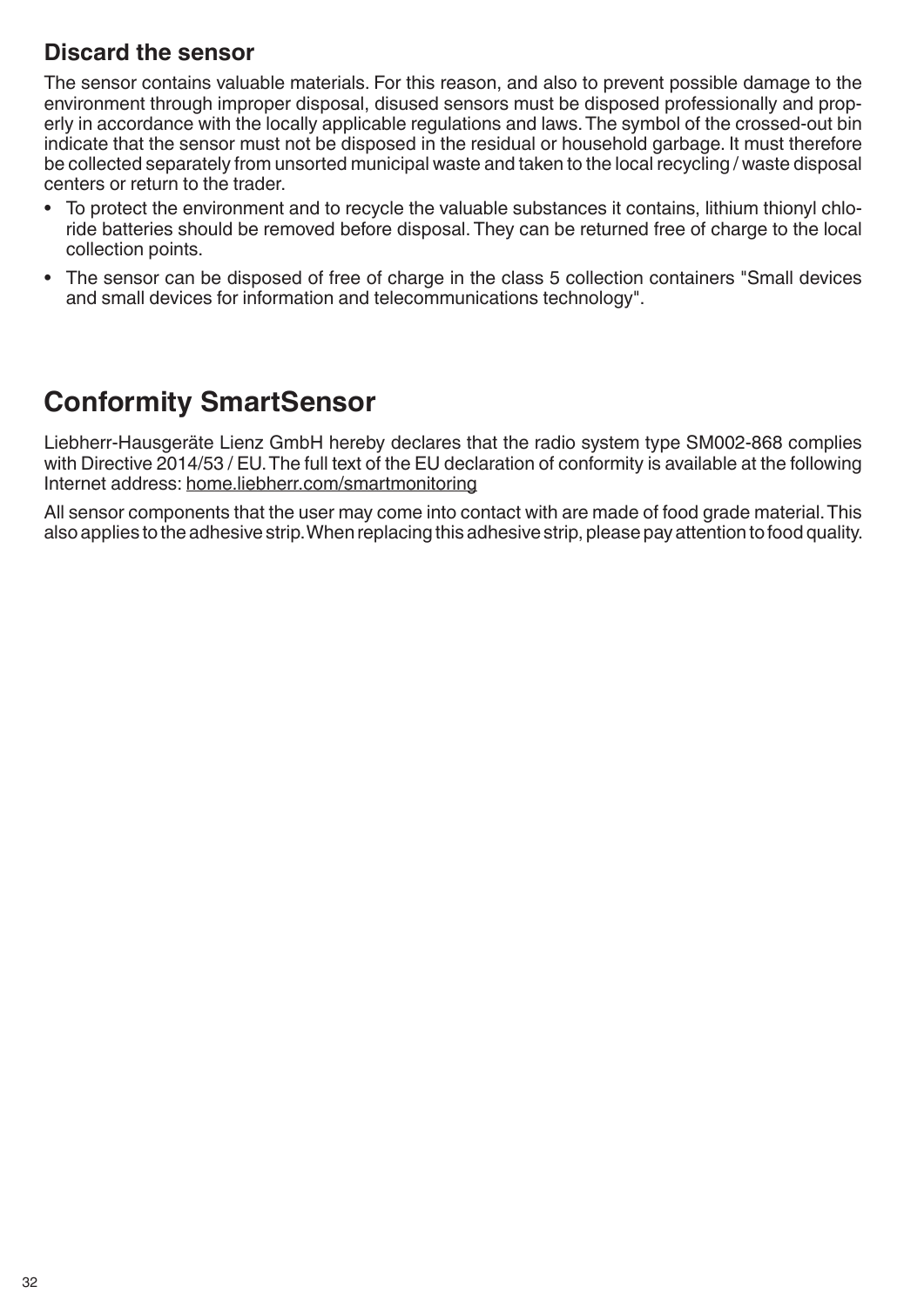# **Technical specifications SmartSensor**

The radio reception of the sensor can generally vary in buildings due to structural conditions and temporary radio interference from other radio devices. Please ensure sufficient coverage for stable radio reception.

#### **NOTE**

You can network a maximum of 50 sensors with one SmartCoolingHub.

#### **Digital door contact sensor "SmartSensor Door"**

| <b>Property</b>                  | <b>Value</b>                                                                 |
|----------------------------------|------------------------------------------------------------------------------|
| Name of type                     | SM002-868                                                                    |
| Type of sensor                   | digital                                                                      |
| <b>Protection class</b>          | <b>IP 65</b>                                                                 |
| Signal range                     | 45 m (free field view, depending on the local conditions, significant below) |
| <b>RF Transmission frequency</b> | 865 - 870 MHz                                                                |
| <b>RF Transmission power</b>     | $+14$ dBm                                                                    |
| Type of battery                  | Lithium battery / Type LS 14500 / 3.6 V / 2700 mAh                           |
| <b>Battery life</b>              | approx. 1 year (Standard setting: 5 minutes data transmission interval)      |
| Usage environment                | Indoor use only                                                              |
| Operating temperature range      | -30 $\degree$ C to +50 $\degree$ C, non condensing                           |
| Contact range                    | $5 - 25$ mm                                                                  |

## **Digital temperature sensor "SmartSensor Temperature"**

| <b>Property</b>                              | <b>Value</b>                                                                 |
|----------------------------------------------|------------------------------------------------------------------------------|
| Name of type                                 | SM001-868                                                                    |
| Type of sensor                               | digital                                                                      |
| <b>Protection class</b>                      | IP 65                                                                        |
| Signal range                                 | 45 m (free field view, depending on the local conditions, significant below) |
| <b>RF Transmission frequency</b>             | 865 - 870 MHz                                                                |
| <b>RF Transmission power</b>                 | $+14$ dBm                                                                    |
| Type of battery                              | Lithium battery / Type LS 14500 / 3.6 V / 2700 mAh                           |
| <b>Battery life</b>                          | approx. 1 year (Standard setting: 5 minutes data transmission interval)      |
| Operating range                              | -30 °C to +50 °C                                                             |
| <b>Reaction delay</b>                        | 90 % temperature < 20 min                                                    |
| Usage environment                            | Indoor use only                                                              |
| Operating temperature and<br>measuring range | -30 °C to +50 °C, non condensing                                             |
| Accuracy                                     | $+/- 0.25 °C$                                                                |

#### **Calibration of digital sensors**

Our digital sensors are calibrated in accredited laboratories and do not require any recalibration. The sensors are calibrated for their entire lifetime with an accuracy of  $+/- 0.25$  °C.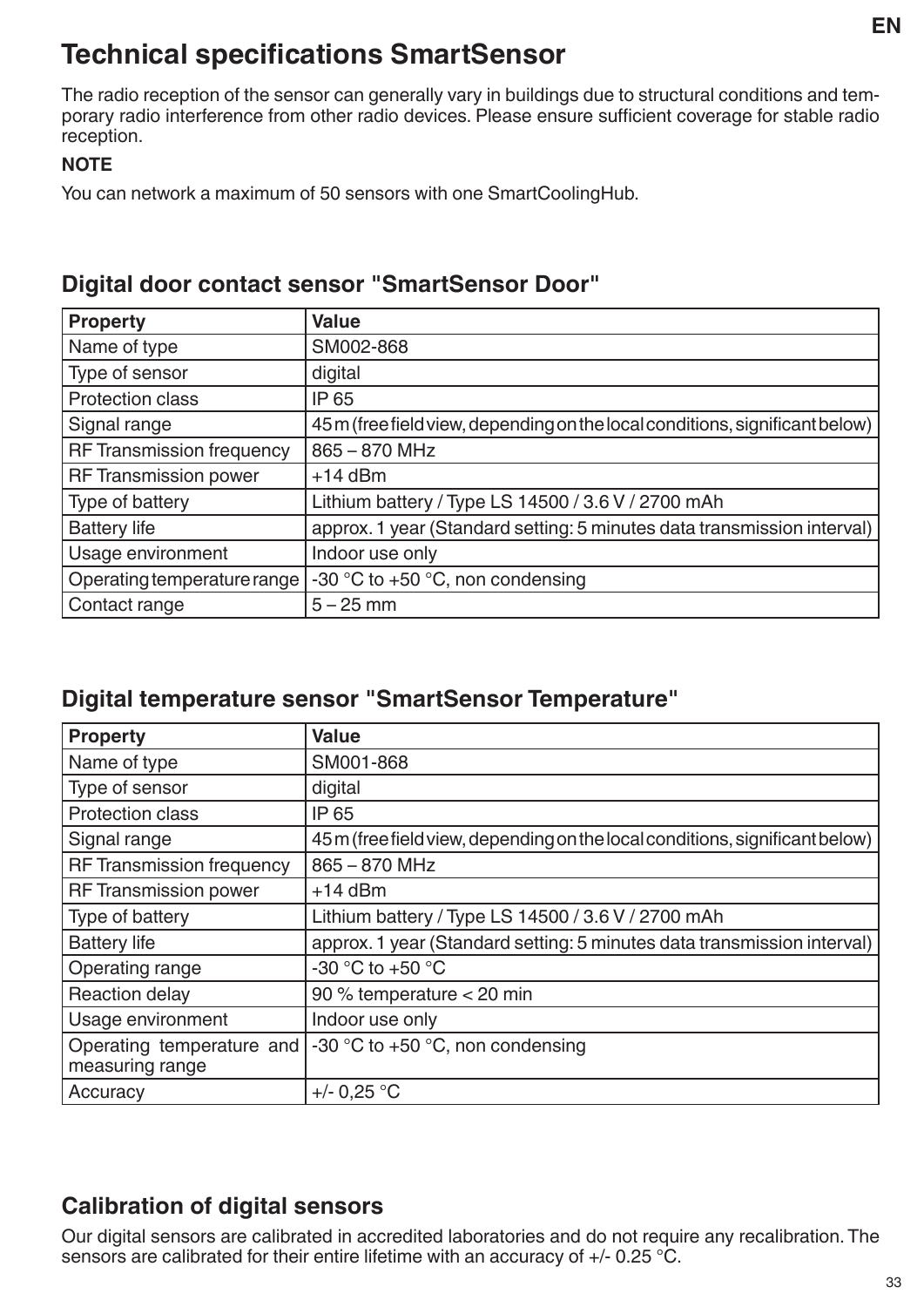# **SmartSensor Package**

#### **NOTE**

Additional accessories and other SmartCoolingHubs are available from the SmartMonitoring website home.liebherr.com/smartmonitoring or from your Liebherr dealer.

## **SmartSensor Door package**

| Graphic           | <b>Description</b>                                      | <b>Order ID</b> |
|-------------------|---------------------------------------------------------|-----------------|
| <b>LAGRAPHICA</b> | <b>SmartSensor Door</b>                                 |                 |
|                   | Magnet                                                  | 6125225-00      |
|                   | 2x AA Lithium Battery 3,6 V (not a standard AA battery) |                 |

#### **SmartSensor Temperature package**

| <b>Graphic</b> | <b>Description</b>                                      | <b>Order ID</b> |
|----------------|---------------------------------------------------------|-----------------|
| <b>LABORER</b> | <b>SmartSensor Temperature</b>                          |                 |
|                | 2x AA Lithium Battery 3,6 V (not a standard AA battery) | 6125223-00      |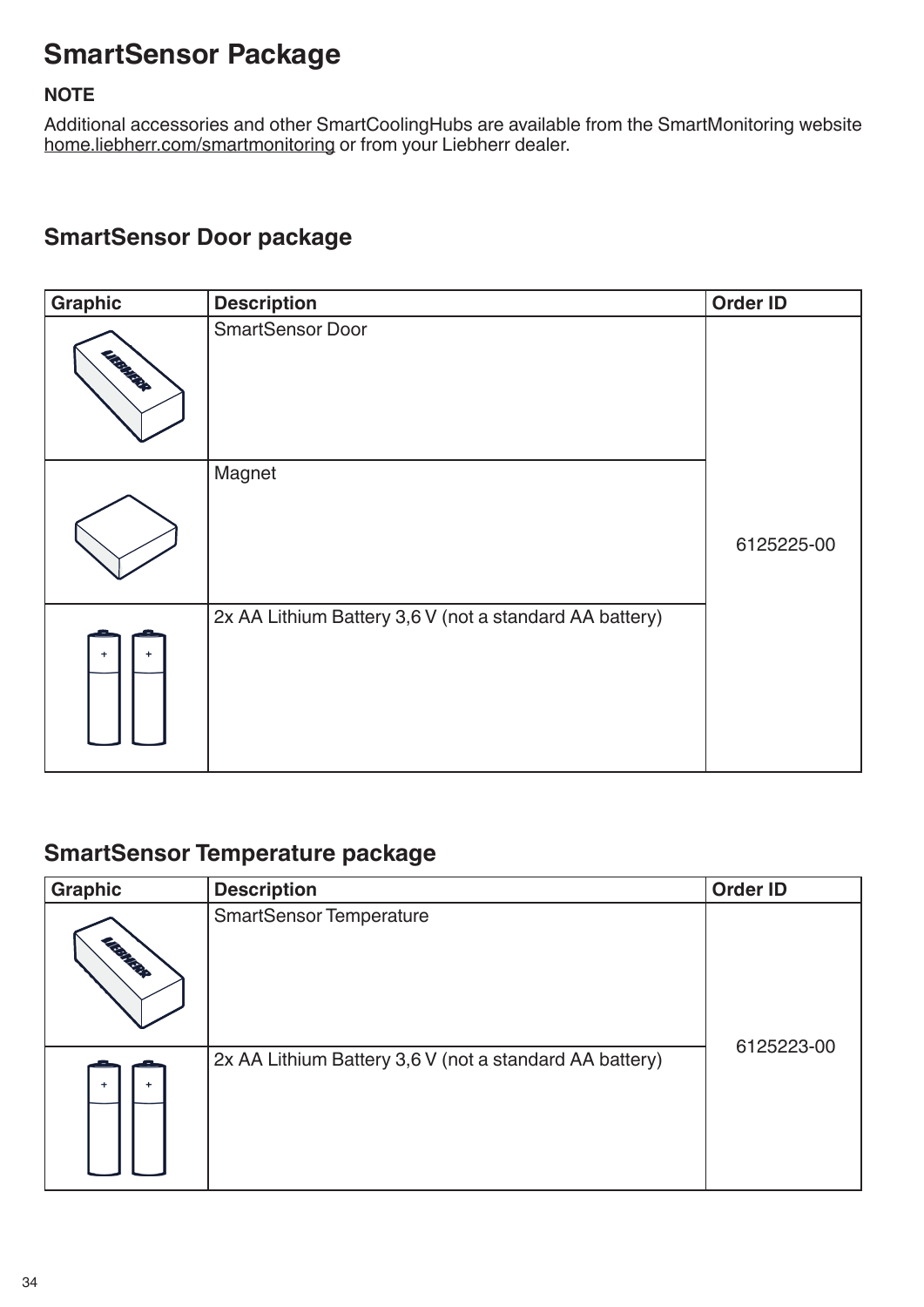## **Not included**

| Graphic           | <b>Description</b>          | Order ID   |
|-------------------|-----------------------------|------------|
| <b>LIFERNIFER</b> | (Connected) SmartCoolingHub | 6125219-00 |
|                   | Screwdriver                 |            |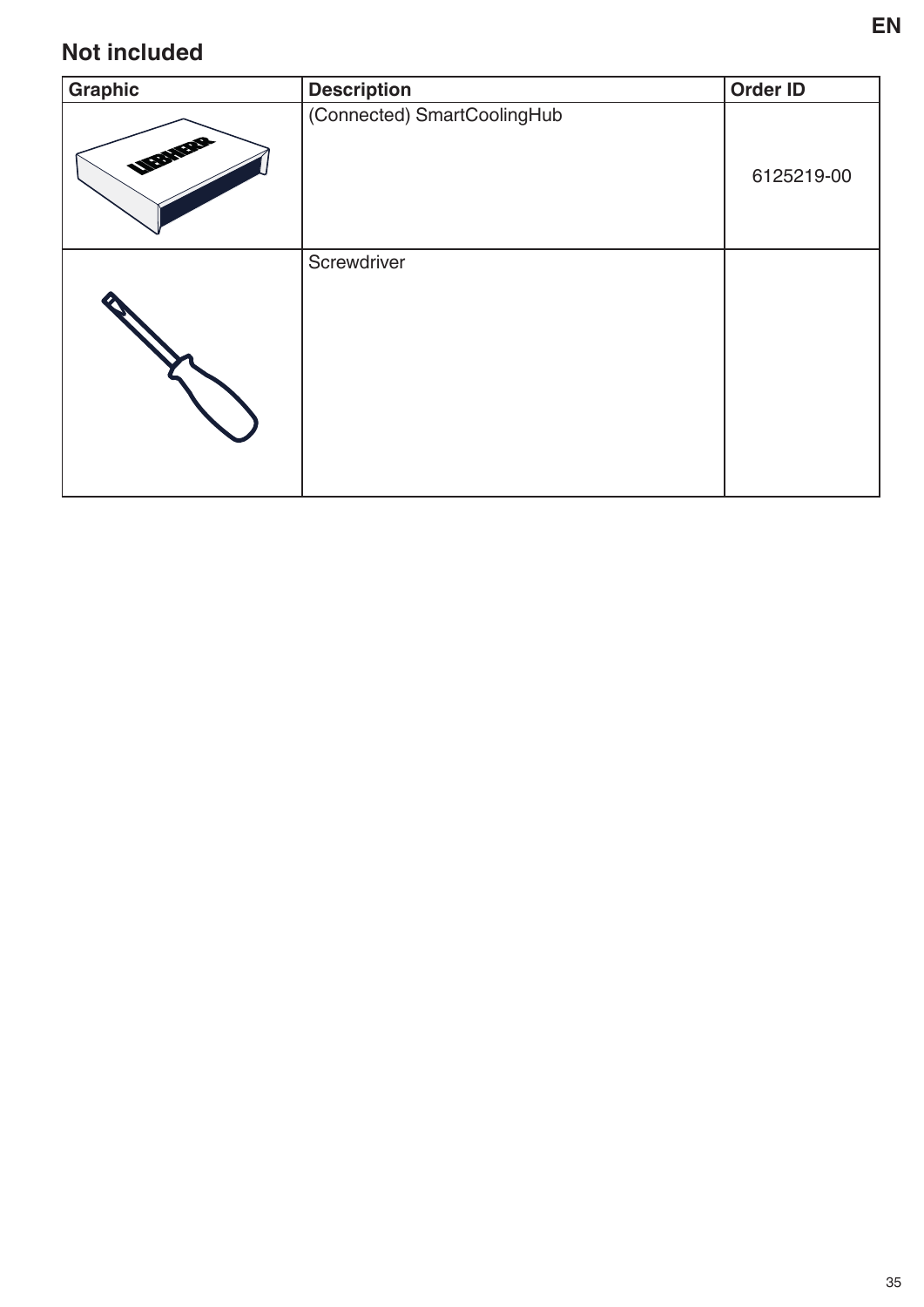# **Requirements to operate the sensors**

#### **Accessories necessary for operation**

The sensors are designed for radio contact with a Liebherr SmartCoolingHub, which must be set up and ready for operation before the sensors are installed. Further information is available on the Smart-Monitoring website home.liebherr.com/smartmonitoring or from your Liebherr dealer.

#### **Local conditions**

The sensor must be installed in a fixed place, must not simply be put down or attached to a moving part. The intended adhesive surface must be free of grease and clean. When choosing the surface, make sure that the surface is flat, that there are no obstructions from pull-outs and other moving parts and that the installation location does not hinder the loading of the refrigerator. Cooling devices and rooms can have a shielding or attenuation of radio signals; indications of this can impair the signal and the range.

#### **Example installation of a sensor**

#### **General remark**

The positioning of a sensor can have a decisive influence on the range of the radio signal. You should therefore only stick the sensor in or on the cooling device after setting it up via the SmartCoolingHub dashboard and ensuring the wireless range in the setup process. Loosening and reattaching the sensor reduces the durability of the adhesive strip.

#### **Naming scheme**

As soon as you register several sensors on a SmartCoolingHub, it is advisable to design a naming scheme for the sensors so that they can be found quickly during a check or an upcoming battery change. For example, you can use the position of the sensor in connection with the cooling device and an ordinal number.

#### **Commissioning one after the other**

In order to avoid confusion within the installation and learning process (so-called pairing), it is advisable to only supply the sensors with battery power when you are prompted to do so in the step-by-step process of the SmartCoolingHub dashboard.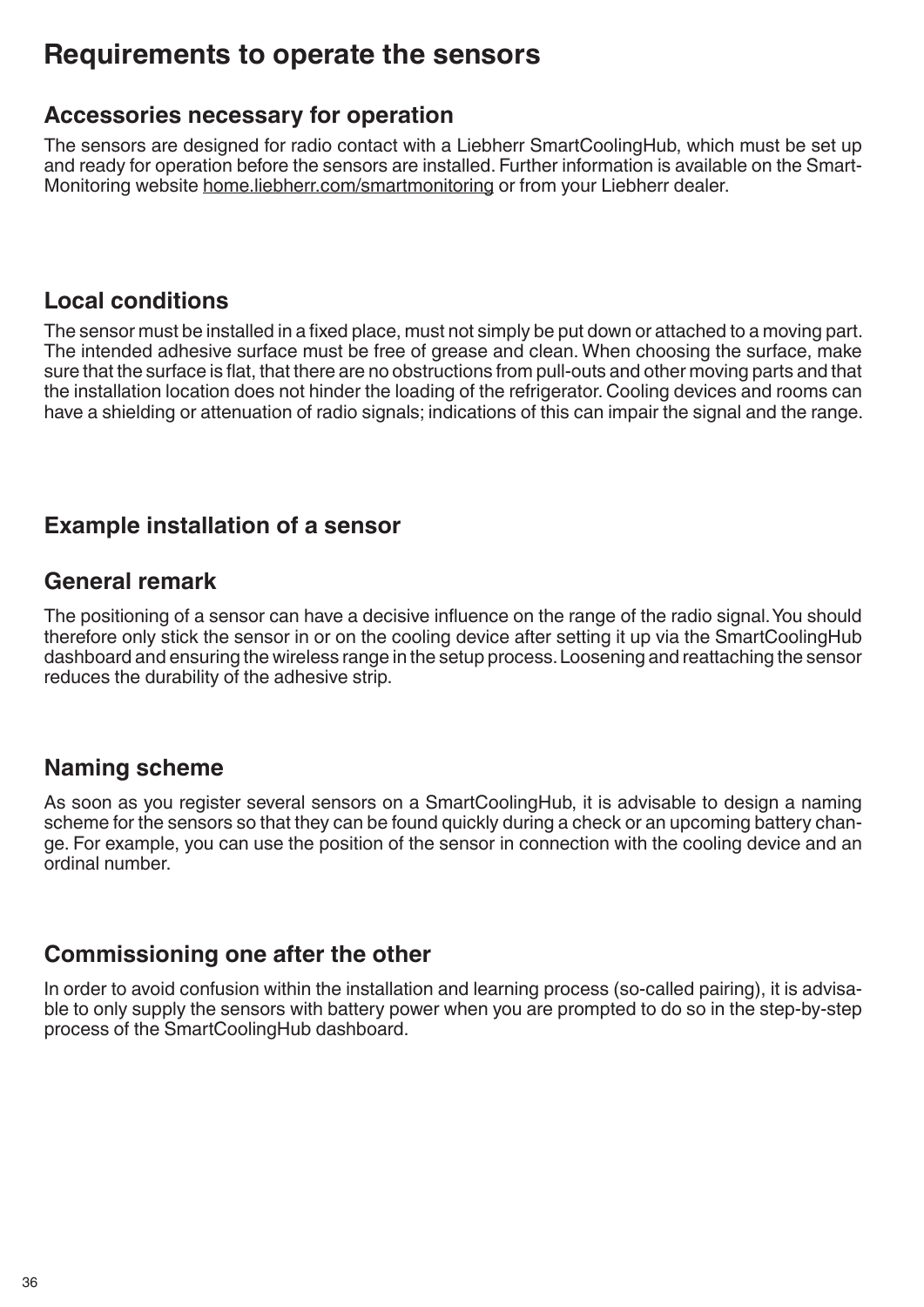#### **Door contact sensor**

- The door contact sensor is suitable for in-chamber and on-chamber installation of a cooling device.
- The door contact sensor is equipped with a magnetic counterpart, which must be positioned at a minimum distance from the sensor when closed.
- The sensor should be placed so that it is centered on the magnetic counterpart.
- The minimum distance from magnet to sensor is 5 mm, the maximum (and therefore trigger distance) 25 mm. The shift to the center of the sensor and the magnet (offset) must not exceed 10 mm.
- For proper installation, pencil marks or tape to test position may help.

#### **Example positioning**

| Door type  | <b>Position</b> | Example |
|------------|-----------------|---------|
|            | in-chamber      | $\Box$  |
| Singe door | on-chamber      | ₫       |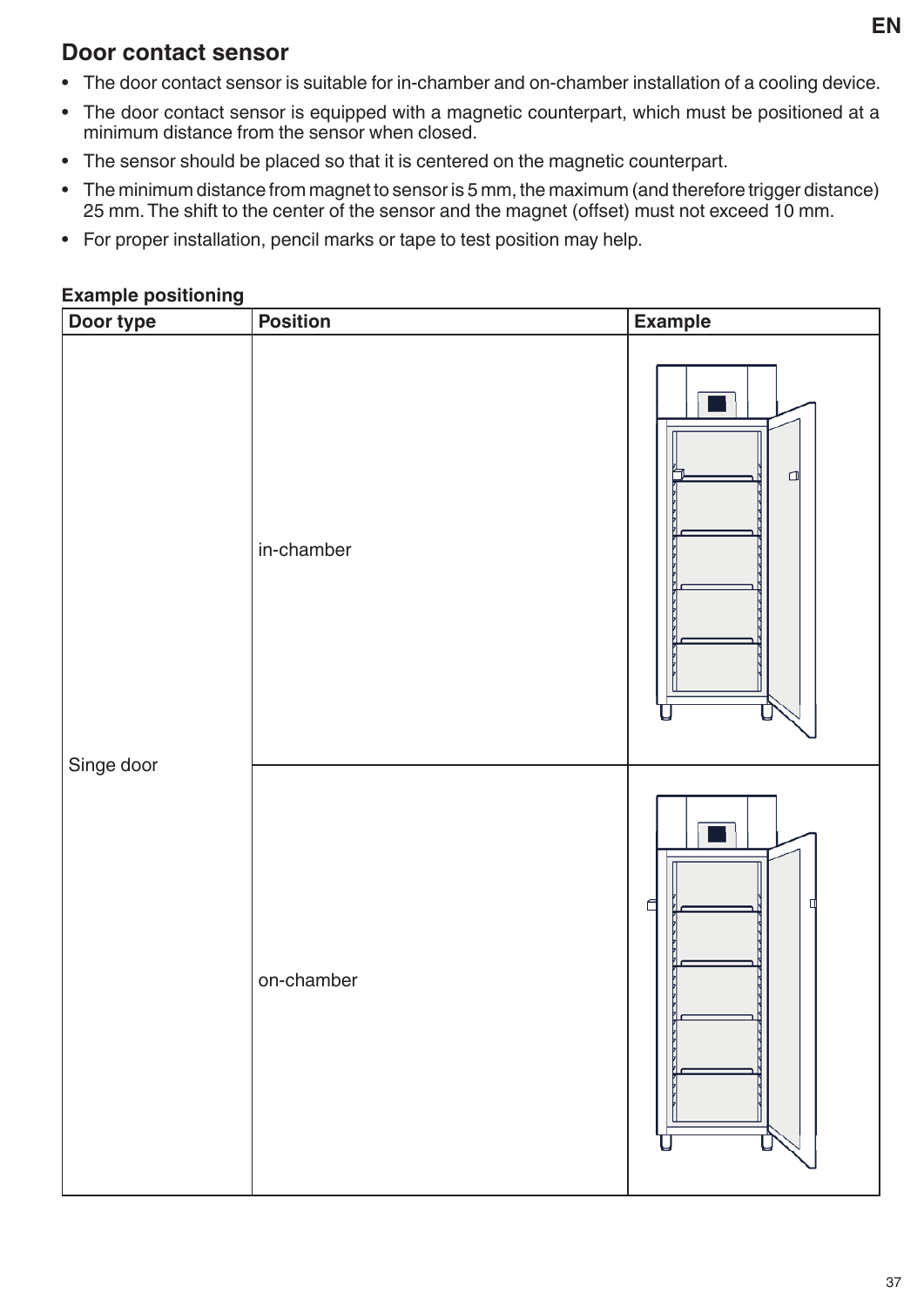| Door type      | <b>Position</b> | Example             |
|----------------|-----------------|---------------------|
| double door    | in-chamber      | D<br>$\Box$<br>ÜU   |
| drawer         | in-chamber      |                     |
| inside freezer | in-chamber      | U                   |
|                | on-chamber      | $\blacksquare$<br>Π |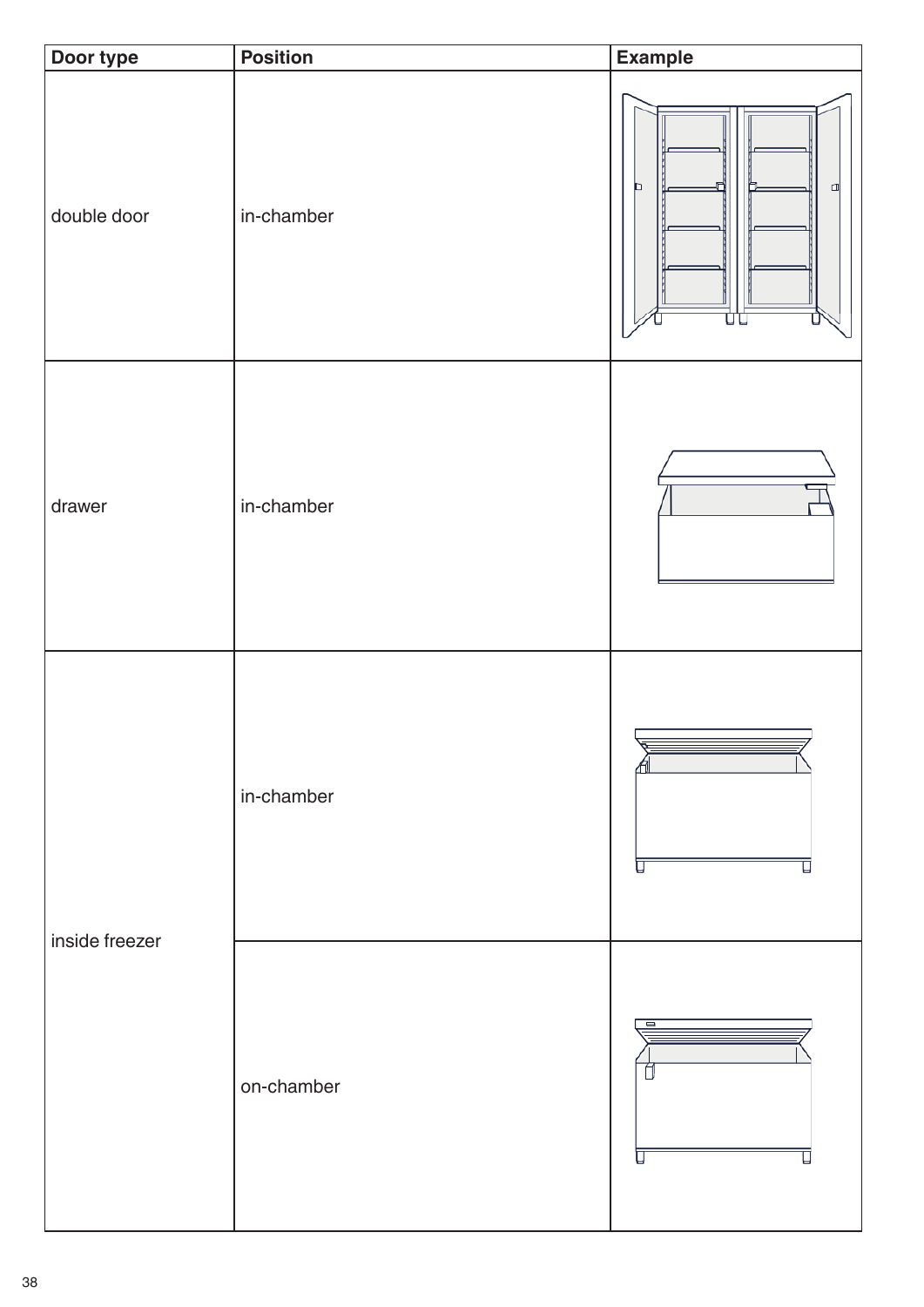#### **Temperature sensor**

- The temperature sensor is suitable for in-chamber installation of a cooling device.
- The positioning is to be chosen so that the sensor does not create any mechanical obstacle that would impair the handling of the cooling device.
- To get the most accurate display of the real chamber temperature possible, it is recommended to place the sensor close to the temperature sensor of the refrigerator.

| Door type          | Example |
|--------------------|---------|
| Cooling appliance  |         |
| Freezing appliance |         |

#### **Example positioning**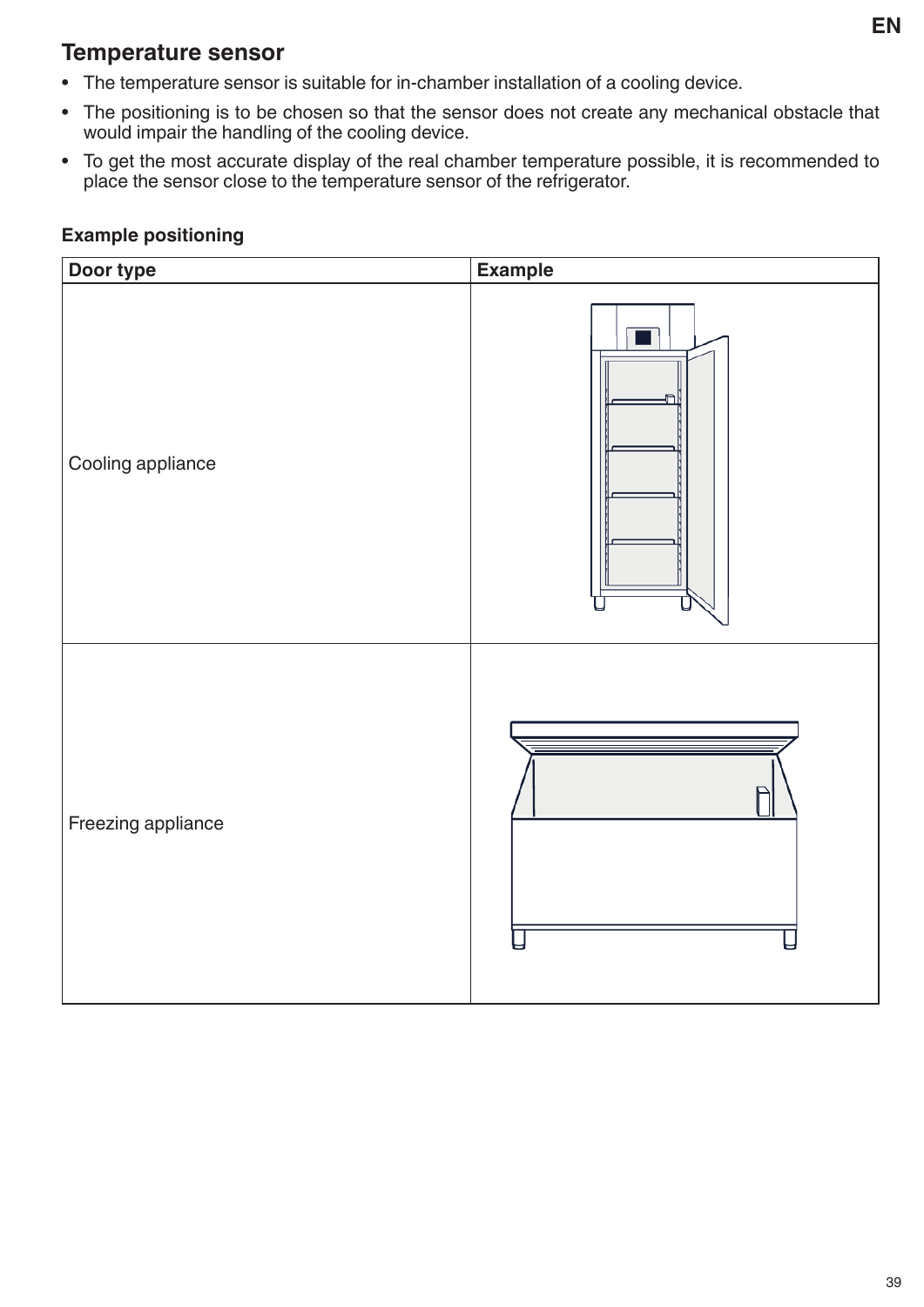# **Application scenarios**

- It is possible to set up several sensors per measuring point
- Use with third-party devices is possible as well as installation in cold storage rooms / cells (one SmartCoolingHub is mandatory)
- The integration of a sensor requires the acquisition of a corresponding license with a defined term.
- The SmartCoolingHub dashboard offers the option of up to 20 measuring points / cooling devices, each with a max. 3 sensors to manage (the maximum number of sensors is limited to 50).

# **Installation**



- Please make sure that you have an already set up SmartCoolingHub available or set it up before starting up the SmartSensor.
- Open https://smartmonitoring.liebherr.com/setup and select "Add SmartSensor"
- Follow the Step-by-Step guidance of the onboarding process
- During the configuration you have to place the SmartSensor near the SmartCoolingHub (max. 50 cm).
- After the successful connection place your SmartSensor at the desired place.
- Keep in mind: The ideal distance between the SmartSensor and the SmartSensor magnet is approx. 20 mm. Please check before the configuration where you want to place the SmartSensor later.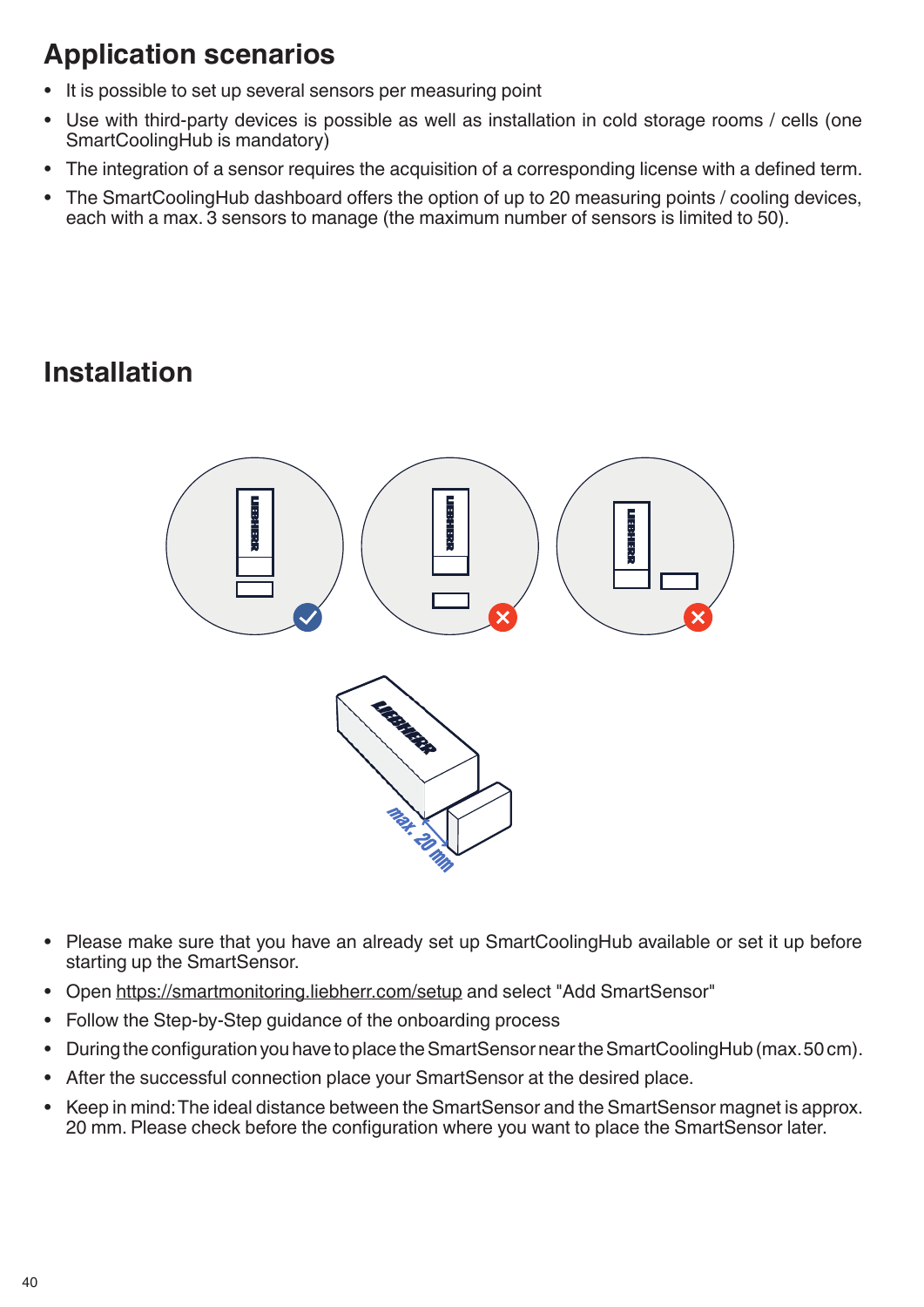# **Troubleshooting**

The following area covers problems that you may have despite following the instructions. Some factors Liebherr cannot influence. This includes spatial conditions, sources of interference or the identification of defective components.

A general section of the most frequently asked questions can be found at smartmonitoring.liebherr. com/faqs (MyLiebherr login required). Below are the questions specifically related to the sensors.

#### **Insufficient or insufficient radio signal strength**

The specified range of 45 m is the purely theoretical maximum range. In practice this can be much lower because there are strongly shielding objects in the 868 MHz frequency band. Despite the short distance between the sensor and the SmartCoolingHub, the radio signal can be significantly impaired. Walls, large objects or even the refrigerator itself can have a detrimental effect. Metallic materials are particularly influential here, such as metal linings in refrigerators, metal shelves, heat shields, reinforced concrete, etc. To improve the signal, you can:

- Reposition the sensor, turn it 180 °, choose a different housing wall or, for door sensors, choose external installation
- Position the SmartCoolingHub differently, do not place it directly on a metal surface, vary the hanging and standing position
- Relocate the refrigerator to another location in the room
- Move objects in the room, including objects that are not in a direct distance to the transmitter / receiver, to a different location

#### **Sensor sporadically loses connection**

If the problems with the radio connection vary or the radio connection breaks off regularly, you should first check whether the distance between the transmitter and receiver is too long.

If similar routes with other sensors do not lead to malfunctions, it is necessary to contact customer service.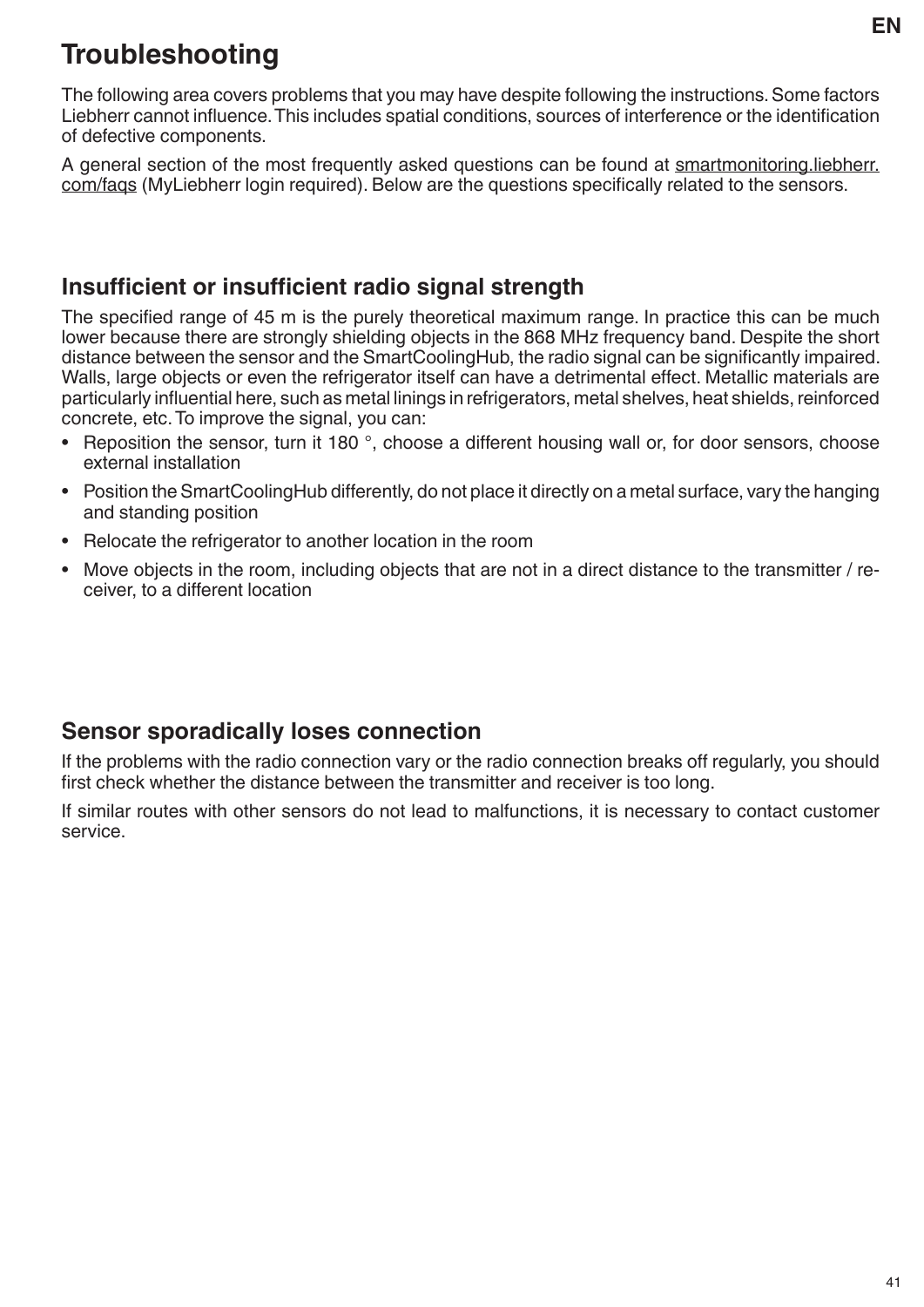## **Pairing fails**



A sensor can be reset by pressing the reset button for 5 seconds with the battery inserted. Then remove the battery, wait 10 seconds and reinsert the batteries.

When installing multiple sensors, make sure that you only connect one sensor at a time (pairing).

The 868 MHz radio band is not exclusive. It is possible that you have other devices in the vicinity which are falsifying the radio signal. This can include LTE devices, weather stations, radio bells or heating thermostats.

#### **No door contact despite the door being closed**

If you get the signal that a door is open although it is closed, check the adhesive points of the sensor and, if necessary, the magnet, check the specified positioning and their minimum / maximum distances.

#### **Status LEDs with sensor error codes**

If the sensors are faulty, you can recognize this from the connected SmartCoolingHub. The error codes relating to the sensors can be found in the FAQ at smartmonitoring.liebherr.com/faqs (MyLiebherr login required).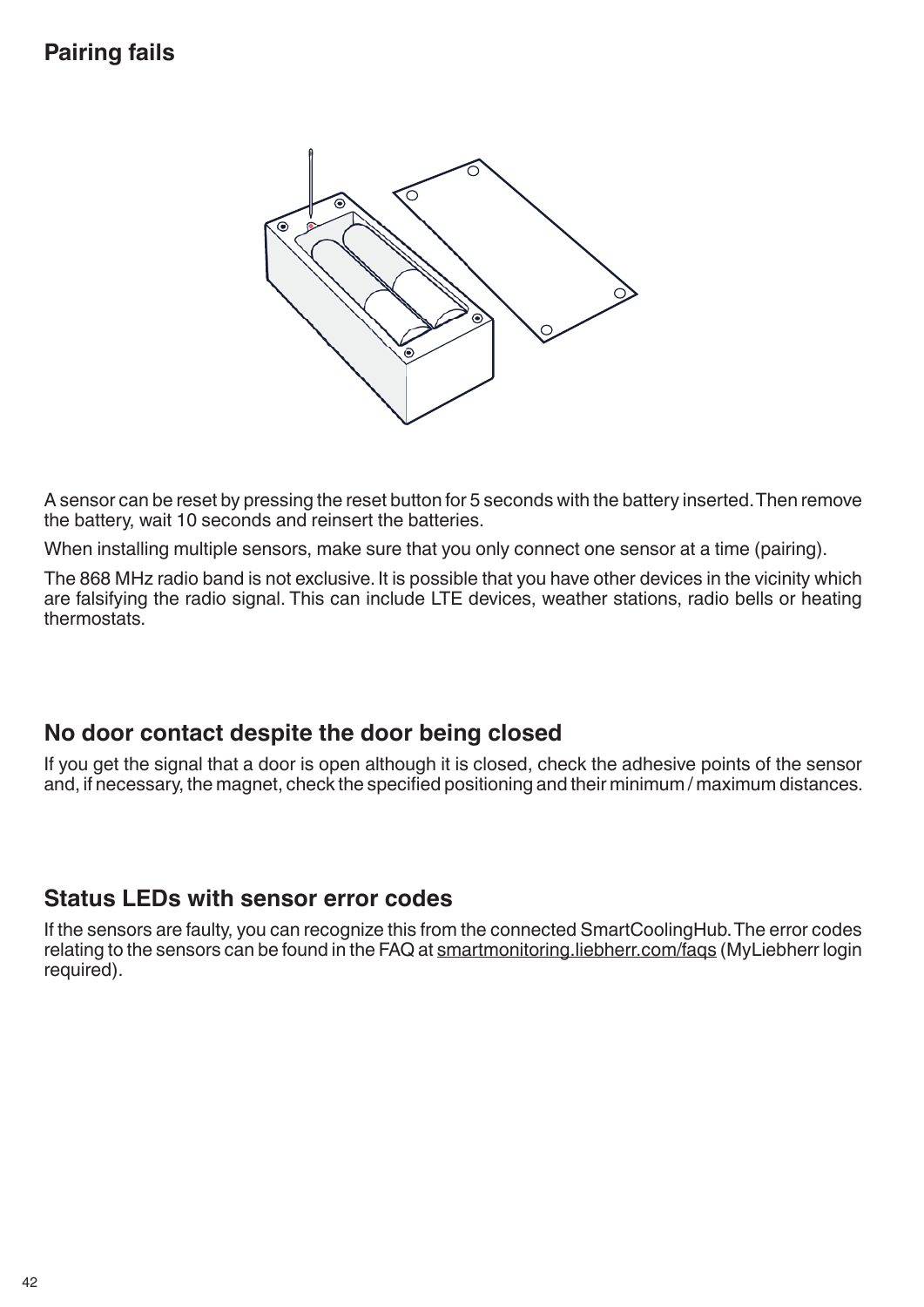# **Data quality and data security**

- Due to the measuring interval, the data transmission and storage, there are given latencies of the display in the dashboard (time and temperature latency) of up to 5 minutes.
- If the SmartCoolingHub is inaccessible for the sensor, although it is connected, the sensor saves data for up to 24 hours and sends it when it is available again.
- The measuring interval of the temperature and door sensors are different due to the logic. The door sensor uses a switching logic that transmits data as soon as there is a change, whereby the temperature sensor uses a specified measuring interval (preset: 5 min.) To transmit the sensor values to the SmartCoolingHub.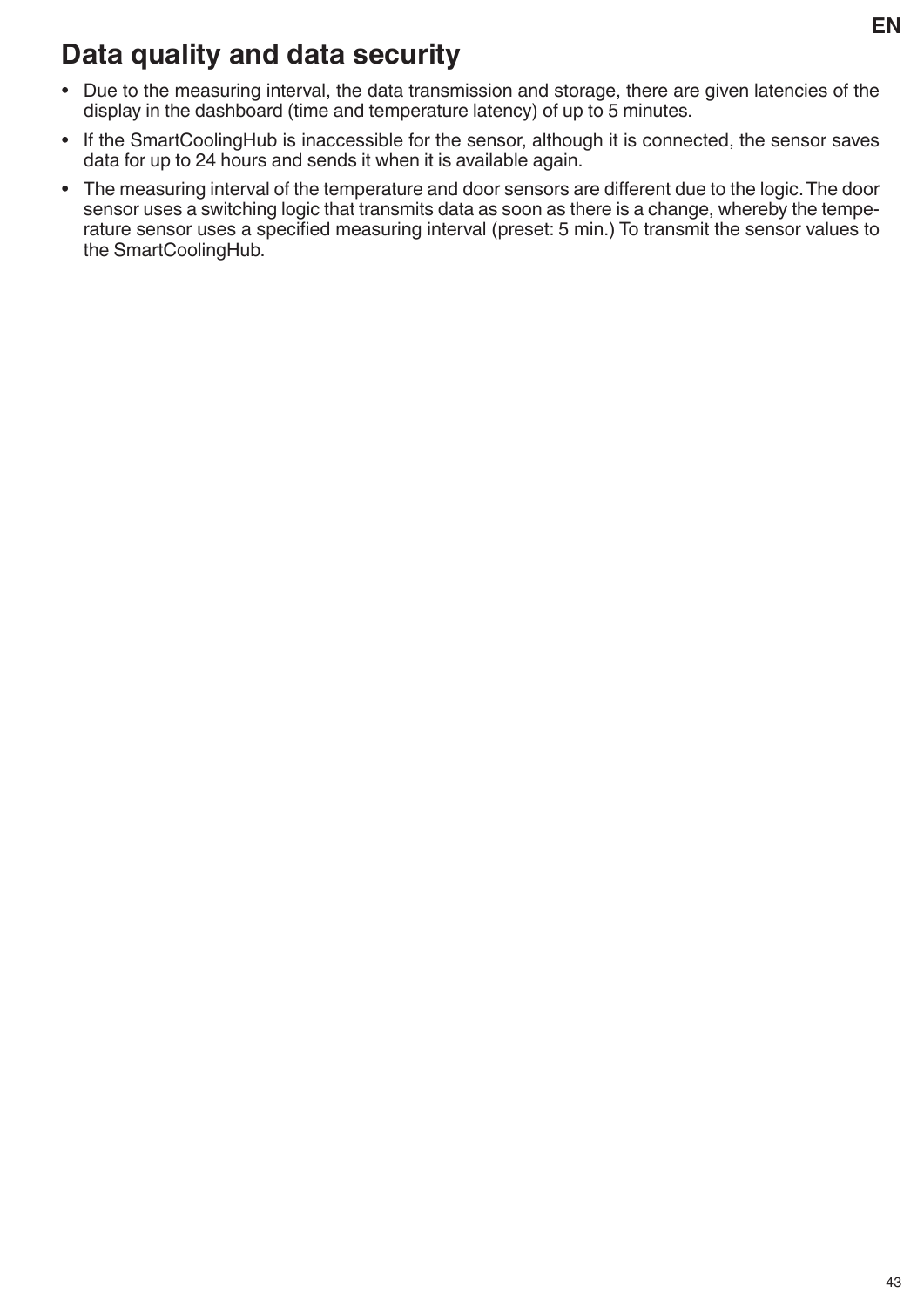# **Contact information**

Liebherr-Hausgeräte Lienz GmbH

For the contact information in your country, please go to our website home.liebherr.com/smartmonitoring. This contains a list of contacts at the Liebherr customer service department in your country.

#### **Germany:**

Phone: +49 (0)7352 911 7270 Service email: service.lhv@liebherr.com Info-Center email: info-center.lhg@liebherr.com

#### **Austria:**

Phone: +43 (0)50809 21700 Service email: service.lwl@liebherr.com Info-Center email: info.lwl@liebherr.com

#### **United Kingdom:**

Phone: +44(0)3330 147 888 (option 3) Mail: lgb.refrigeration@liebherr.com